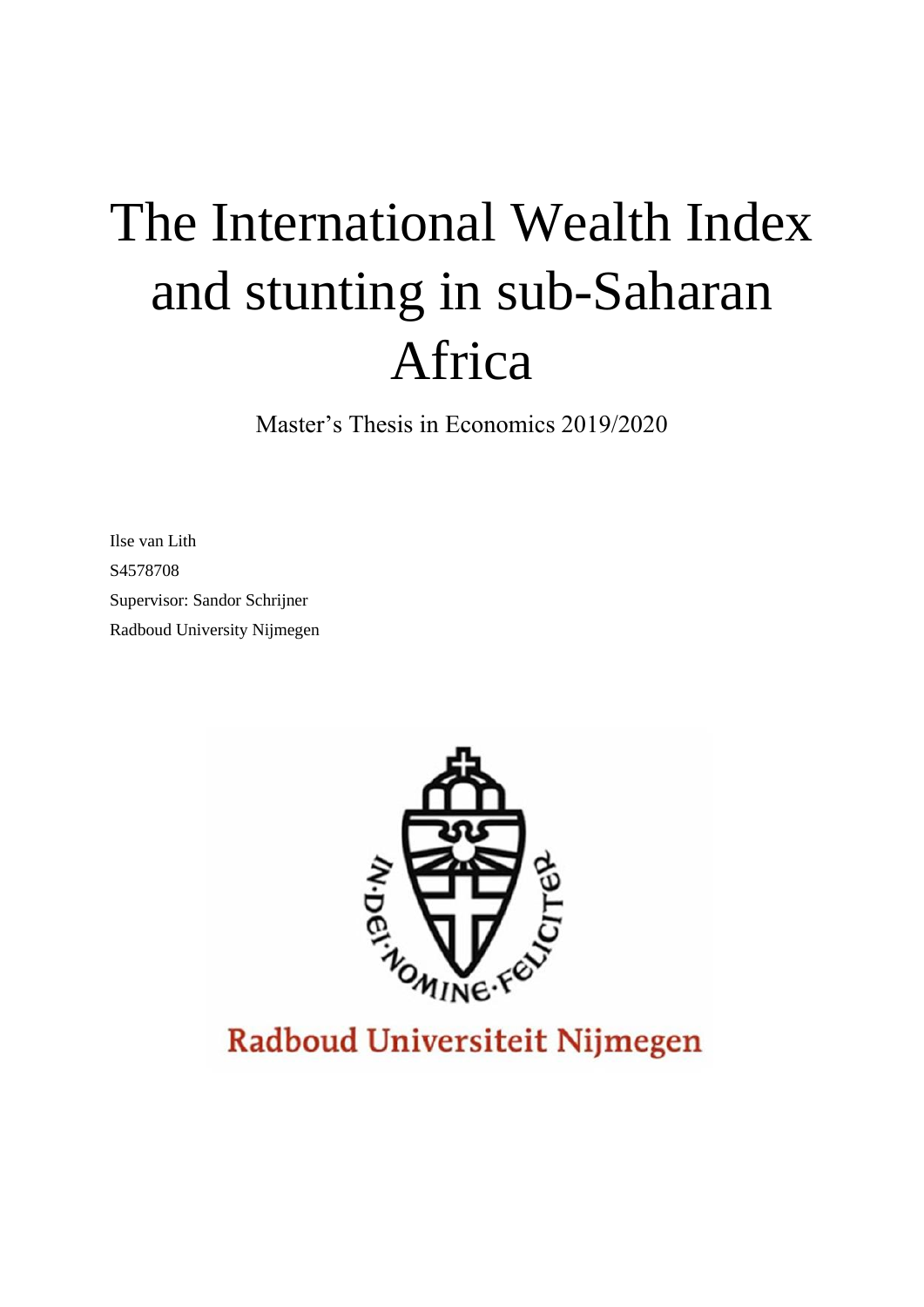# **Abstract.**

Existing empirical evidence does not show a unanimous, negative relationship between an increase in absolute income and child's stunting and suggests that this depends on the socio-economic circumstances of the household. Due to inequalities, an increase in income does not always reach the poorest people in society, this indicates that relative measures of wealth might be more important for decreasing stunting rates. I study the relationship between the International Wealth Index (IWI), which is a measure of relative socio-economic status, and the stunting rate in sub-Saharan Africa (SSA) while taking into account the household characteristics. The results indicate that the effect of the IWI varies, but is almost always negatively related to the average stunting rate. Besides the asset index, maternal education, the presence of grandparents and the mean age difference between husband and wife are other important determinants for stunting outcomes. My findings indicate that promoting the possession of several consumer durable goods should be taken into account when designing policies that are aimed at improving the health status of children in sub-Saharan Africa.

*Keywords:* stunting, international wealth index, sub-Saharan Africa, household characteristics, socioeconomics status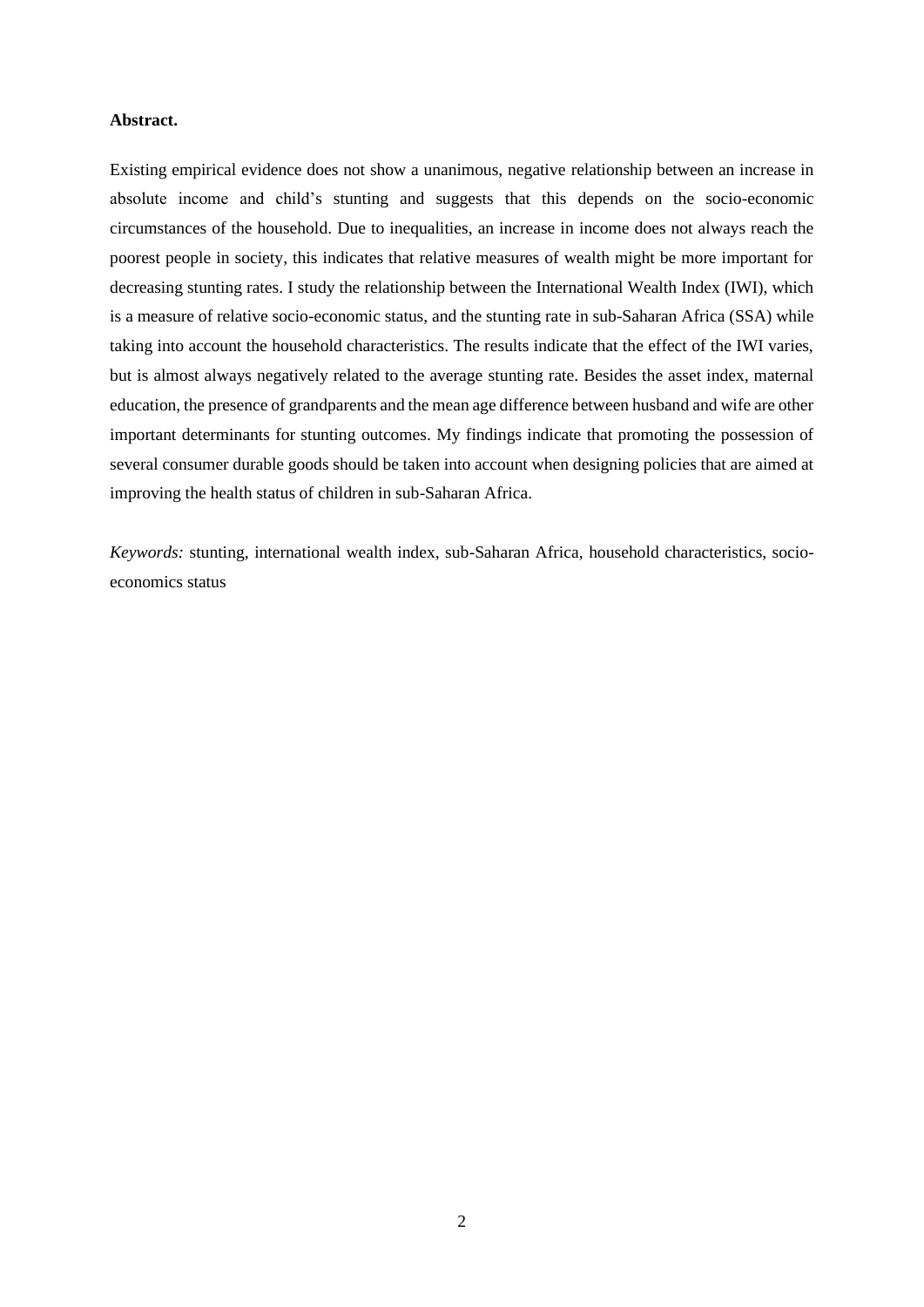# **Table of Content**

| $\mathbf{1}$ .   |       |  |  |  |
|------------------|-------|--|--|--|
| 2.               |       |  |  |  |
|                  |       |  |  |  |
|                  |       |  |  |  |
|                  |       |  |  |  |
|                  | 2.3.1 |  |  |  |
|                  | 2.3.2 |  |  |  |
|                  | 2.3.3 |  |  |  |
|                  | 2.3.4 |  |  |  |
|                  | 2.3.5 |  |  |  |
| 3.               |       |  |  |  |
|                  |       |  |  |  |
|                  |       |  |  |  |
| $\overline{4}$ . |       |  |  |  |
|                  |       |  |  |  |
|                  |       |  |  |  |
|                  |       |  |  |  |
| 5 <sub>1</sub>   |       |  |  |  |
| 6.               |       |  |  |  |
| 7.               |       |  |  |  |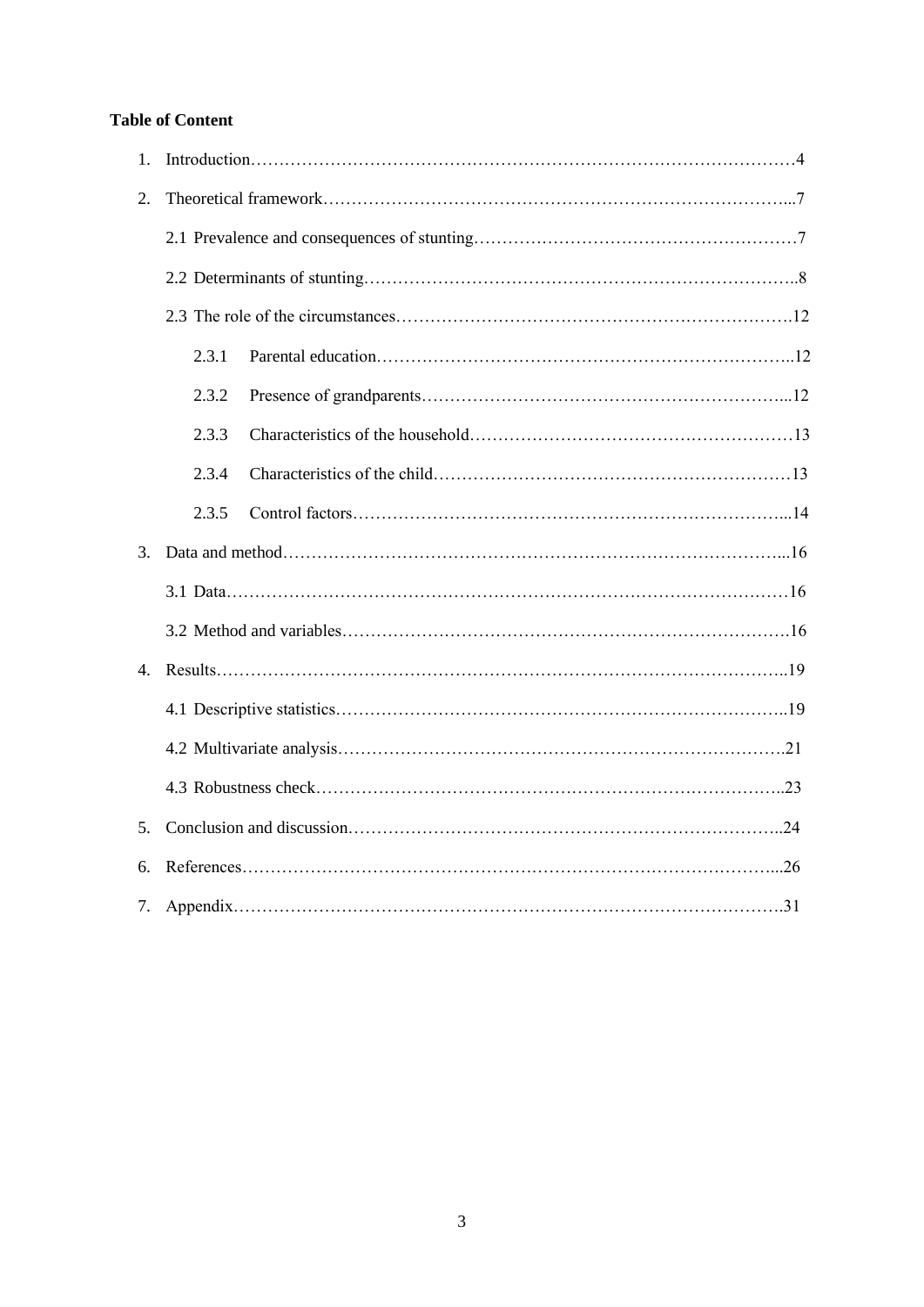#### **1. Introduction**

In 2015 the United Nations introduced the Sustainable Development Goals. These are 17 goals that are aimed at making the world a better place for all people by promoting prosperity and protecting the environment. All members of the United Nations adopted these goals and recognized that ending poverty must go hand in hand with strategies that address social needs, like education and gender equality, while also preserving the earth's forests and oceans. Goal number two of the Sustainable Development Goals, and one of the most important ones, is to end hunger everywhere in the world. A target that is included here is to end all forms of malnutrition, among which stunting, by 2030 (United Nations, 2015). To achieve this, households need more resources to fulfill the needs of their children to ensure they receive the right nutrients. It is expected that an increase in income would lead to a decrease in poverty and to a better health status of children (Heltberg, 2009; Smith & Haddad, 2002). However, due to inequality issues, it is not always the case that this increase in income actually reaches the poorest people of a society. This might be especially true for developing countries, as these countries have to deal with bigger inequality issues than other areas of the world (Harttgen, Klasen & Vollmer, 2013). In recent years there has been more attention for the effects of non-monetary and socio-economic factors on poverty levels and its consequences. One such factor is the International Wealth Index (IWI), which takes into account the consumer durable goods a household possesses and the housing quality. This papers examines the relationship between the IWI and linear growth failure, or ''stunting'' of children.

Stunting is a form of child undernutrition and it is the most prevalent form of malnourishment worldwide. This makes it a major global health problem that needs to be addressed (De Onis & Branca, 2016). The magnitude of this problem has long been unrecognized, since short stature is so common in these communities that it is considered normal. This creates difficulties for visually identifying stunted children. However, after years of neglect, there is now more international attention for this major health problem and it is the focus point of several high profile initiatives like the Zero Hunger Challenge by the United Nations and Scaling Up Nutrition, which is a movement and collaboration between several governments, NGO's and other organizations. Stunting means that a child has linear growth failure and is physically not developing properly. This has severe short- and long-term socio-economic consequences that are widely known. In the short-term, it is associated with cognitive deficits and low educational performance (Crookston et al., 2011). This leads to poor economic productivity in adulthood, which hampers not only the development of the individual, but it also affects the economic development of nations (Akombi et al., 2017; De Onis & Branca, 2016; Monteiro et al., 2009). Although there have been remarkable advances in public health, a lot of people still remain vulnerable to undernutrition and most of them are living in developing countries that are still struggling with extreme poverty (Hong, Banta & Betancourt, 2006). According to the World Health Organization (2020) 144 million children under the age of 5 were affected globally by stunting in 2019.

Although Asia is still the continent with the most stunted children, it has made impressive progress in decreasing the amount of stunted children from 49% in 1990 to 28% in 2010. In Africa, the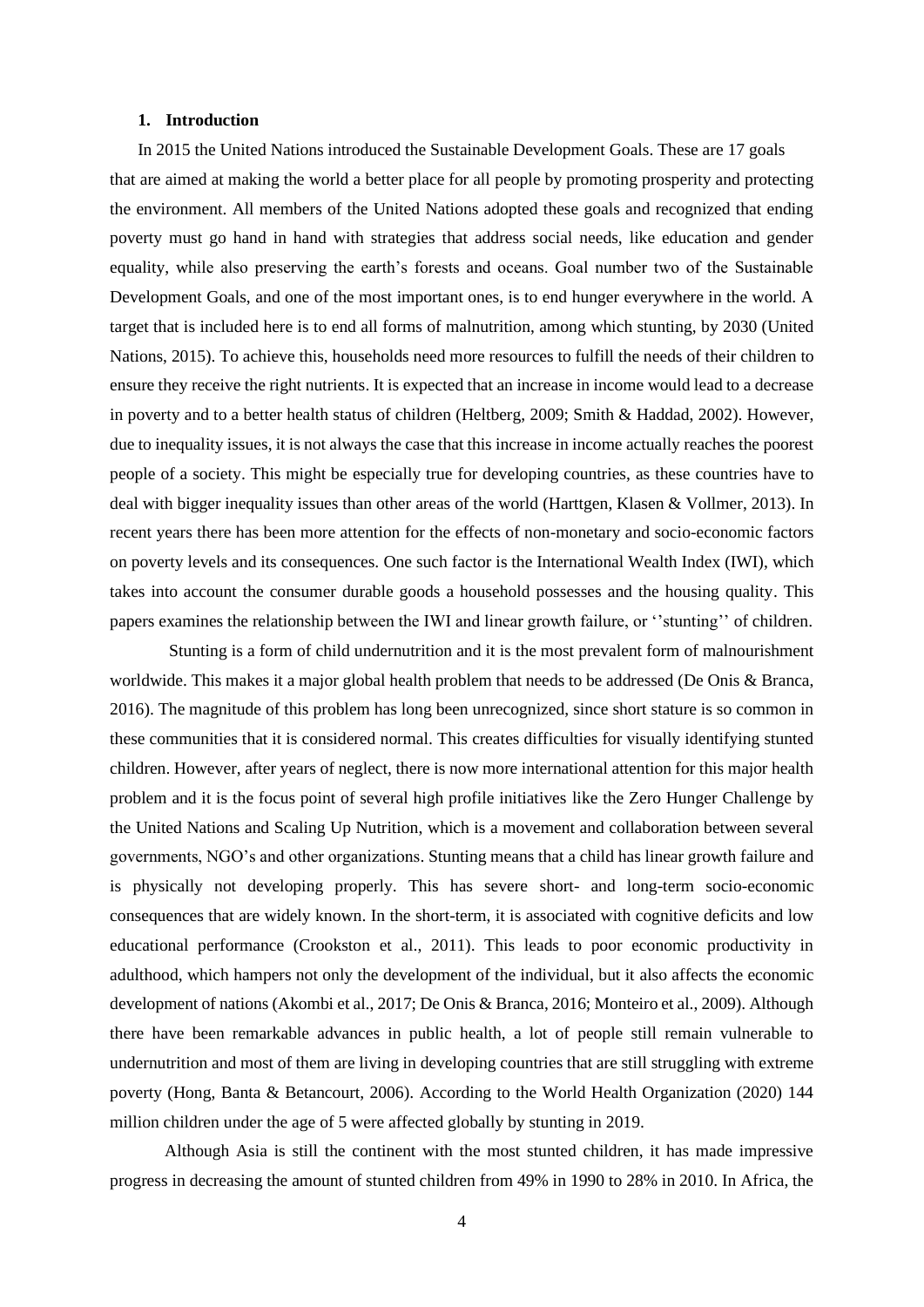proportion of stunted children has circled around 40% the last decades. However, the absolute number of stunted children is increasing, due to population growth (Prendergast  $&$  Humphrey, 2014). This raises the question why Asia has been successful in reducing the number of stunted children and Africa has not? The paper of Headey, Hoddinott & Park (2016) sums up the most important reasons for this difference. First of all, especially among women, there has been a rapid expansion of education in Asia. As will be explained later on, parental schooling are important determinants for stunting outcomes, so improvements in this have a substantial influence on stunting rates. Secondly, increasing access to sufficient healthcare has also made a significant contribution to the declining stunting rates in Asia. Finally, Headey, Hoddinott & Park (2016) include a wealth index, which is based on the ownership of assets and the quality of the house. For India and Pakistan, the value of this index rose by 50% from late 1990s to 2011 and for Bangladesh and Nepal this increase was even more than 100%. All of these factors combined, have caused the improvements in the stunting rate of Asia and it would be interesting to see if this could also be the case for Africa. Since, on the one hand the severe negative consequences of stunting are widely known, but on the other hand it remains a world-wide issue that still affects millions of children, especially in sub-Saharan Africa. Gaining insights in the driving factors behind stunting is also extremely important to improve policies that are aimed at reducing stunting rates.

Although sub-Saharan Africa has experienced substantial income growth in the last decades, this has not lead to an equal decline in child undernutrition rates (Harttgen, Klasen & Vollmer, 2013). This has inspired researchers to look for other factors that might affect stunting rates. Gaining insight into the role of non-monetary, socio-economic variables has -therefore- become increasingly important. However, studies on this topic are scarce and the lack of a unanimous index to represent socio-economic status makes it impossible to compare the results of the different studies. The aim of the current paper is to partly fill up this gap in the literature by using an asset index that is comparable across place and time and to provide new insights into the underlying determinants of stunting. With this purpose, the strength of the relationship between the International Wealth Index (IWI) and children's stunting is determined. Furthermore, it is expected that the strength of this relationship will also depend on the specific characteristics of the household, for example the location and housing quality. Therefore, it will also be examined how the circumstances in which the household is situated influences this relationship. With this, the goal is to provide new empirical knowledge that might make a contribution to the design of policies that are aimed at improving the health situation of children. By running multilevel regressions at the regional level for as many sub-Saharan African countries as possible, the aim is to answer the following research questions:

- What is the relationship between the International Wealth Index (IWI) and children's stunting?
- To what extent is this relationship influenced by the socio-economic, demographic and environmental characteristics of the household?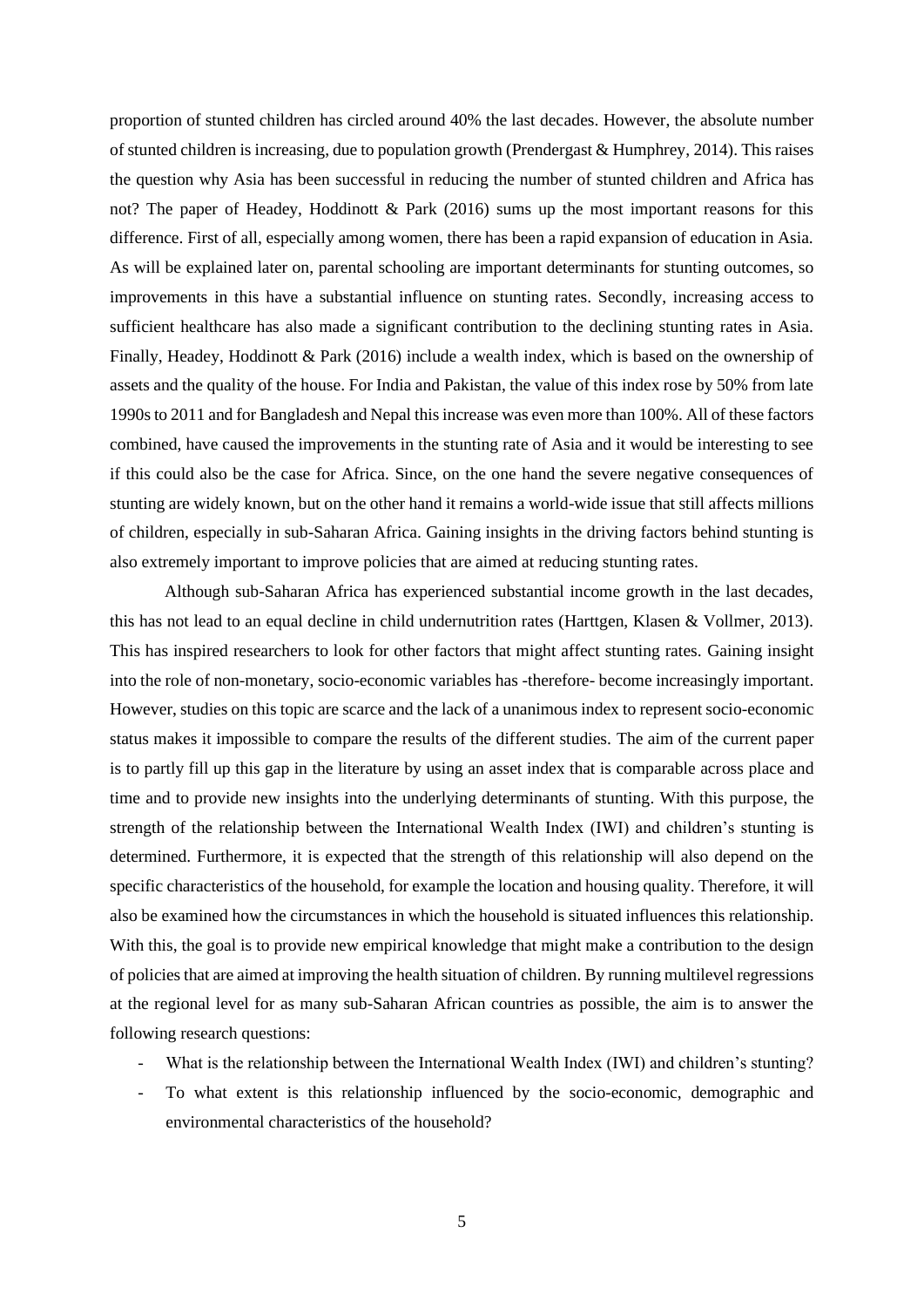So far, most literature that has examined stunting of children primarily focused on the effect of monetary variables, like e.g. the increase in income or GDP per capita (Haddad et al., 2002; Harttgen, Klasen & Vollmer, 2013; Smith & Haddad, 2002; Subramanyam et al., 2003; Vollmer et al., 2014). This is unfortunate, since it might be that other household and environmental factors of the household, such as the educational level of the mother, access to clean drinking water and the number of household members, are also important. There exists literature that examines the influence of non-monetary variables on children's stunting. Both the papers of Harttgen, Klasen & Vollmer (2013) and Headey, Hoddinott & Park (2016) include in their regression an asset based wealth index, which is composed by looking at the different consumer durable goods a household possesses. They both conclude that these indices, that represent an indicator of relative socio-economic status, are important determinants for stunting outcomes. Hong, Banta & Betancourt (2006) do not include a separate asset index, but instead look at wealth inequalities between households, rather than absolute income. They come to the same conclusion. These studies show that instead of focusing on absolute income levels to bring down stunting rates, we rather should be focusing on these wealth indices that are more a representation of the relative wealth status of households. However, one big disadvantage of the asset based indexes that are used in these studies is that they differ per survey. This means that every asset index is based on different questions and is calculated in a different way. As a consequence it is hard to compare the results of studies that make use of different surveys. I want to solve this comparison problem by using the International Wealth Index as asset index. Since the IWI is based on the same questions and calculated the same way for every country and thus adds the possibility to compare households across place and time, it is preferable over the other indices. Using the IWI as an index that is comparable across countries and the fact that I created a new cross sectional data base with not only a large amount of countries, but also regions, which makes the results more reliable and generalizable, is what makes this research unique.

In the next section, the importance of stunting and its consequences will be discussed. Furthermore, the theoretical framework of my research will be presented and from this I will formulate my hypotheses. Section 3 describes the choice of data and method. The results that follow are presented and discussed in section 4. At the end, there is a concluding section.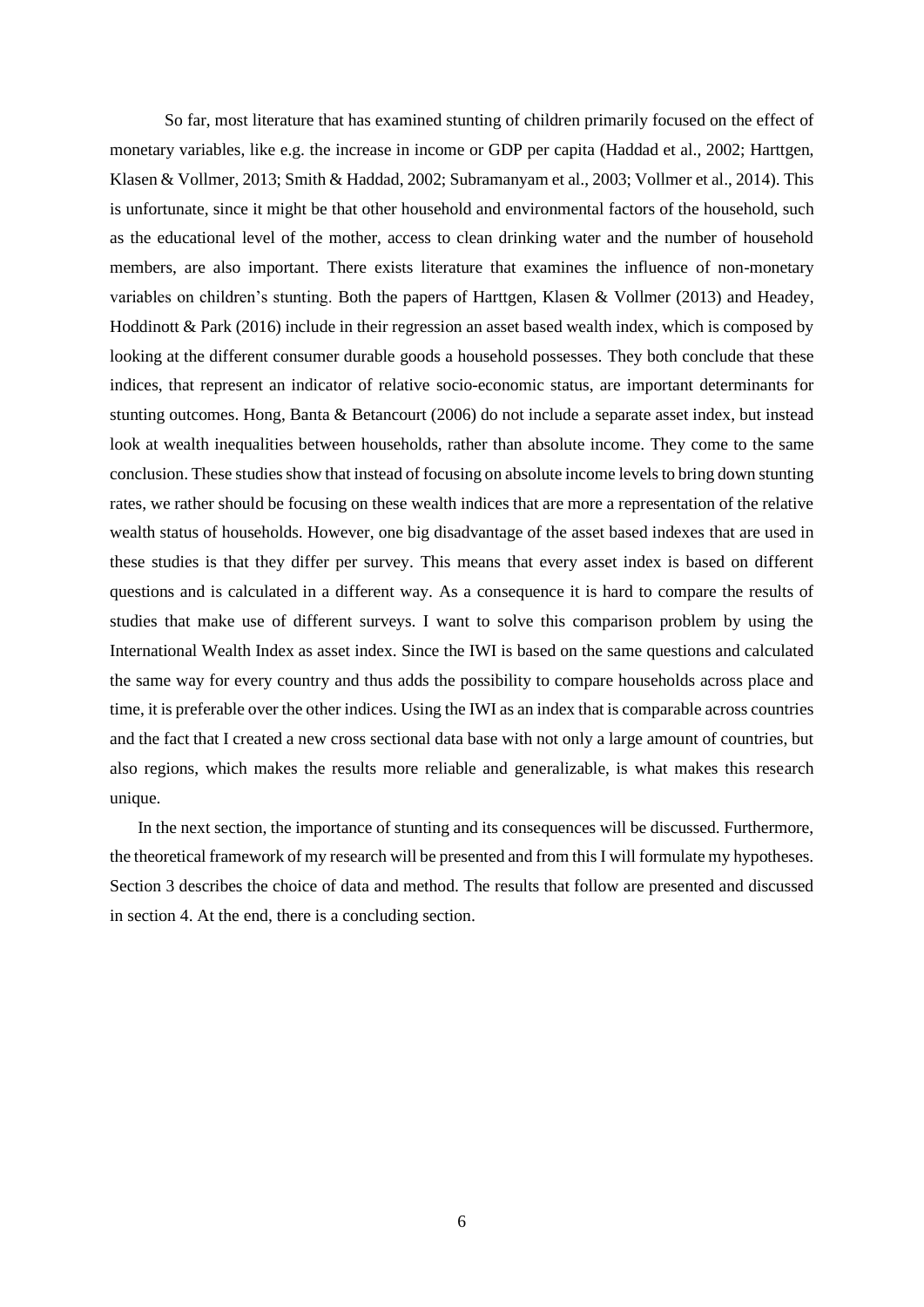#### **2. Theoretical framework**

As stated before, goal number two of the Sustainable Development Goals is to end hunger everywhere in the world. A specific target that is included in this goal is to ensure that no child is suffering from stunting by 2030 (United Nations, 2015). Although stunting rates have improved since the adoption of the SDG's, we are still far from a world without stunting.

In this chapter I will first describe and analyze how stunting rates have developed the last decades and since the adoption of the Sustainable Development Goals. Furthermore, the emergence of stunting and its short- and long-term consequences will be discussed. The final section of this chapter contains information on previous studies that have analyzed the determinants of stunting. These range from phenomena that start already in utero, e.g. the eating habits of the mother, to poverty and income levels and to the environmental and social characteristics of the household. The variables that will be included in my research will be introduced, as well as my expectations about their association with the stunting rate.

# *2.1 Prevalence and consequences of stunting*

For a third consecutive year, the number of people suffering from hunger rose again in 2017, with the highest prevalence of undernourishment in Africa. Although, stunting rates globally declined from 199.5 million children under 5 in 2000 to 144 million in 2019, we are still far from a world without malnutrition and the rates are declining too slowly (WHO, 2020). More than half of all stunted children live in Asia and about 40% in Africa. However, Asia has made impressive progress in bringing down the number of stunted children, while Africa is the only region in the world where stunting rates have risen.

According to the World Health Organization, a child is considered stunted if its height-for-age Zscore (HAZ) is two standard deviations below the median of the reference population (WHO, 2006). Stunting means that a child is too short for its age and this has severe consequences, both in the shortand in the long-run. Poor nutrition, both in utero and early childhood, are the direct causes of stunting. The result is that the brain of these children that suffer from stunting may never develop to its full cognitive potential and this leads them to begin their lives with a huge disadvantage. They will likely have learning difficulties in school, which leads to low productivity in adulthood as well, which in turn leads to a lower income (Akombi et al., 2017; De Onis & Branca, 2016; Monteiro et al., 2009). Furthermore, to be able to participate in their communities they will have to face more barriers than nonstunted children, this can lead to severe psychological issues (WHO, 2020). Stunting also has severe consequences on the macro-level, since this low productivity in adulthood affects the economic development of the entire country. According to Mary (2018), a one percentage point increase in stunting rates leads to a 0.4% decrease in GDP per capita. Calculations suggest that on average the costs of stunting for developing countries is 13.5% of GDP.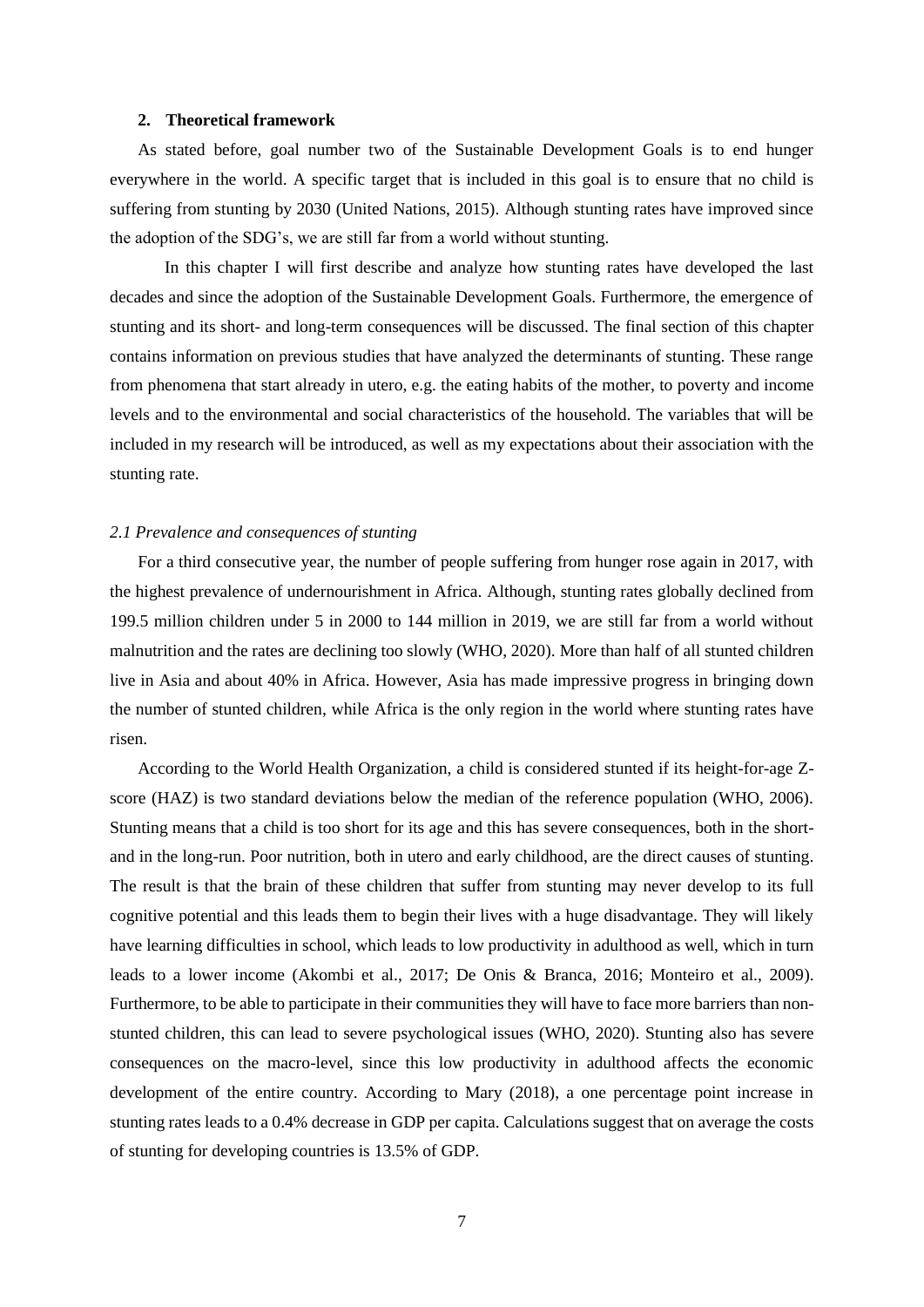Stunting can be seen as an intergenerational cyclical process that is extremely difficult to break (Martorell & Zongrone, 2012). Since these strong intergenerational effects are known, there has been more interest in the concept of stunted families rather than just stunted children. Being born to poor parents is the strongest risk factor for being poor yourself. Women who themselves suffered from stunting in their childhood often have to deal with poverty and reduced human capital in adult life and tend to have stunted offspring. Since the fetus is solely dependent on the mother and her nutritional status in the utero, stunting begins here already and continues for at least the first two years of the child's life, postnatal. Stunting is, therefore, considered a condition that is determined in the first 1000 days. Furthermore, in these first two years of life, environmental and socio-economic factors, such as maternal nutritional status, feeding practices, access to healthcare and hygiene and sanitation, are the major determinants of growth (Prendergast & Humphrey, 2014). Study also shows that the first few months of life are critical for long-term neurodevelopment. Proper nutrition is therefore essential for the development of the brains, without it, the brains will not reach their full cognitive potential (Pongcharoen et al., 2012). Not only insufficient nutrition can lead to stunting in utero, but if the body of the mother is too small, limited room to grow can also obstruct the development of the fetus. The 6- 24 month age period is of special importance because most of the decline in the length-for-age takes place during this complementary feeding period. In this period the child is introduced to other foods than breastmilk. The environmental factors that have an influence on growth and development are now playing a bigger role, since the child becomes more independent and mobile (Stewart et al., 2013).

As becomes clear, the origin of stunting depends on a great deal of factors on different levels. To illustrate this, the WHO has developed a conceptual framework on childhood stunting: Context, Causes and Consequences. The complete framework can be found in the appendix. It shows that in the first place inadequate complementary feeding, breastfeeding, infection and household and family factors are the direct causes of stunting. However, on a higher level, the context, that includes community, cultural and societal factors, in turn affects these causes. The causes and consequences of stunting are thus a complex web of different factors on different levels that all play a role. It is, therefore, extremely hard to design one effective policy that is sufficient to deal with this global health issue. Rather, a combination of different policies that are focused on different aspects of the framework is preferred. I will now go into more detail on the different determinants of stunting.

### *2.2 Determinants of stunting*

Although it is clear that poor nutrition is the direct cause of stunting, to be able to tackle the problem, we need to know the underlying determinants of stunting. Since it might not be the case that the presence of proper nutritional foods is the problem, but rather the fact that mothers do not know how to properly nurture themselves during pregnancy and their children later on. The paper of Bhutta et al. (2008) analyzes the effect of several interventions aimed at reducing maternal and child undernutrition. These measures include promotion of breastfeeding, promotion of food supplements that contain the right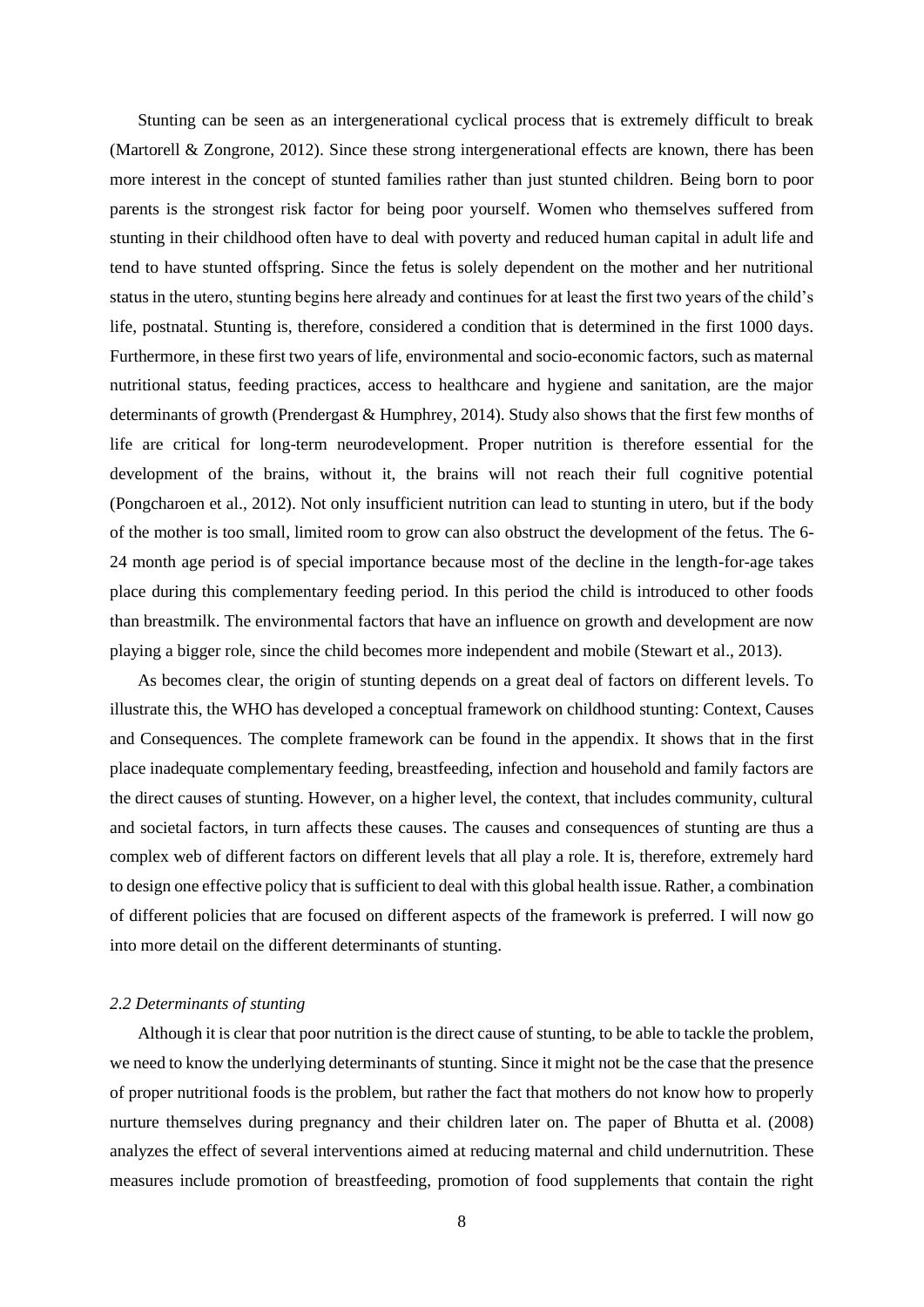vitamins for pregnant women and children, general strategies to improve family and community nutrition, promotion of handwashing and promotion and education of complementary feeding. Although the promotion of breastfeeding has a substantial influence on survival rates of children, its effect on stunting is rather small. In contrast, the promotion of complementary feeding and the provision and education of proper food supplements, did have an effect on the height-for-age scores of children. Other papers that analyze the effect of provision of food supplements for communities with the right vitamins and minerals to enhance the nutritional status of the children come to the same conclusion (Black et al., 2013; Hoddinott et al., 2008). Hoddinott et al. (2008) even add to this that improvements in early childhood nutrition can affect long-term economic growth. They show that as a result of investments in early childhood nutrition, wage rates for men increased substantially. However, all of these interventions have in common that they do have an impact on stunting, but on their own they are not enough to completely solve this problem. These interventions should be supplemented with policies aimed at improving other underlying determinants of undernutrition, such as poverty.

There exists a long line of research that analyzes the effect of an increase in income on undernutrition or stunting rates, since it is expected that higher income will lead to better health, both at the macro- and micro-level. At the macro-level, it is expected that a higher GDP will lead to higher aggregate investments in healthcare by the government. At the micro-level, higher income means that parents have more resources to invest in the nutrition of their children. However, due to inequality, the benefits of a higher GDP per capita might not always reach the poorest people and thus there are no improvements in the health status of these children (Harttgen, Klasen & Vollmer, 2013). It remains, therefore, an open and highly debated topic of what the role of economic growth is in decreasing child undernutrition. Both the papers of Haddad et al. (2002) and Smith & Haddad (2002) model the relation between child underweight and GDP per capita. Both of them conclude that income growth is able to produce a sizable reduction in child underweight, but at the same time admit that income growth alone is not enough to completely solve the problem. However, these papers use underweight as a proxy for undernutrition. This is a problem because of a worldwide transition to food that is higher in sugar and fat, this is called the nutrition transition. This means that although the weight of children might have increased, their nutritional status has not improved. Therefore, I prefer to focus on stunting in this study, because this is the most prevalent form of undernutrition and it is a good reflection of children's longterm nutritional status. Klasen (2008), who examines the determinants of stunting, also concludes that GDP per capita has a robust influence on undernutrition, but that this effect is small.

There are, however, also plenty of papers that do not find a strong, negative relation between income growth and child undernutrition (e.g. Harttgen, Klasen & Vollmer, 2013; Mary, 2018; Subramanyam et al., 2003; Vollmer et al., 2014). Besides income growth, the paper of Harttgen, Klasen & Vollmer (2013) also includes an asset index that is based on the consumer durable goods a household possesses to determine its material status and indicators to represent the housing quality. This index not only represents monetary wealth, but is a broader indicator of relative socio-economic status. The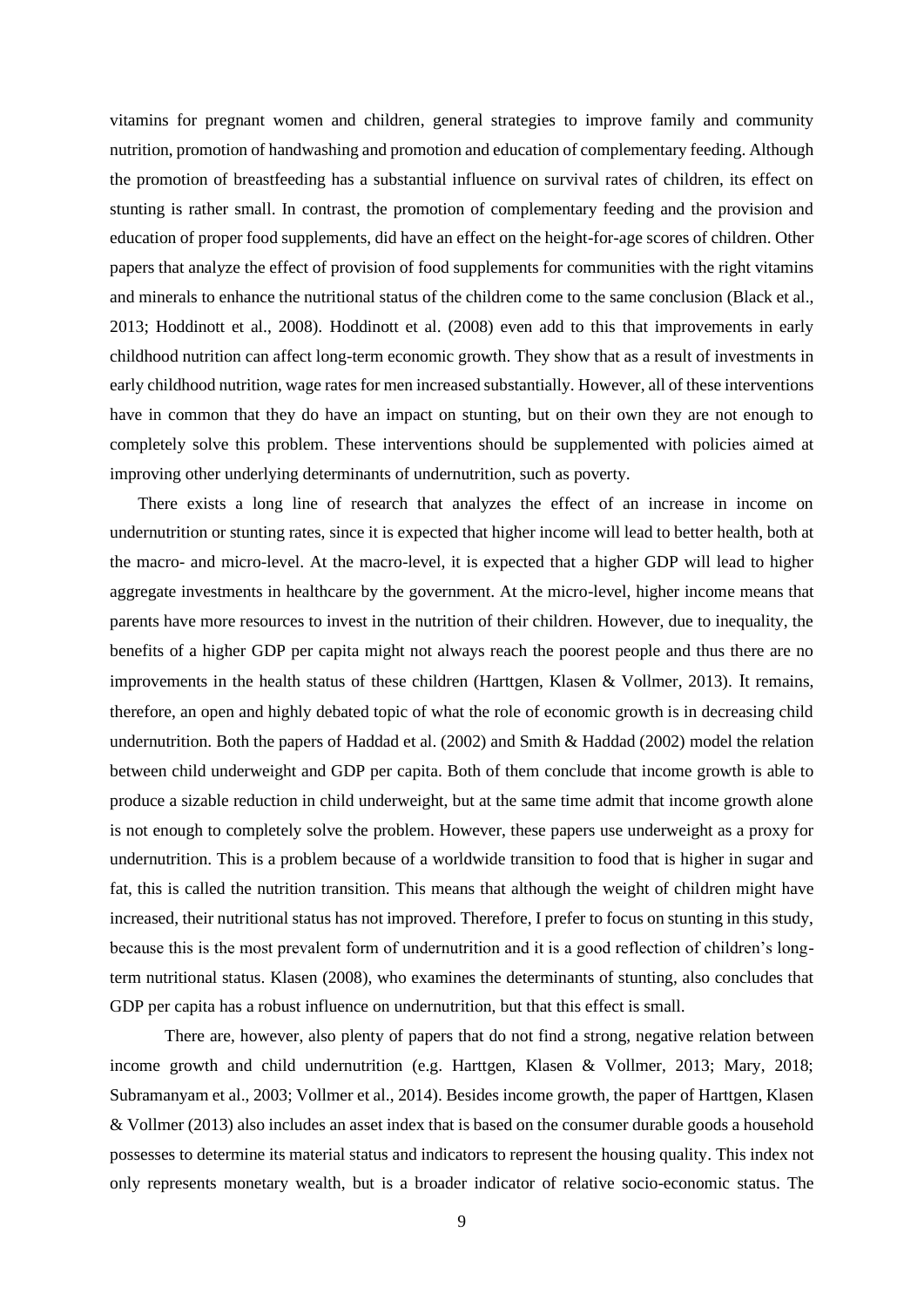authors conclude that not an increase in absolute income, but rather this index is a far more important determinant of child undernutrition. The papers of Headey, Hoddinott & Park (2016) and Hong, Banta & Betancourt (2006) are in line with these findings. Their study also shows that household socioeconomic characteristics, wealth and parental education in particular, have an influence on child health and early cognitive development, factors that are a result of stunting (Paxson & Schady, 2007). Children of wealthier and higher educated parents in Ecuador performed considerably better on a vocabulary test used to assess language ability. All of these papers show that not income growth, but individual and household characteristics (for example: education of the mother, location of the household, assets of the house) are very important determinants for child undernutrition outcomes. However, all of these papers suffer some limitations. The asset indexes that are included in Harttgen, Klasen & Vollmer (2013) and Hong, Banta & Betancourt (2006) are based on the durable assets a household owns and contain no further information on the household's access to clean drinking water or sanitation. The paper of Headey, Hoddinott & Park (2016) does include more information on the environmental circumstances of the household, but their findings are limited to only four South Asian countries.

As said, studies that analyze the relation between the assets and the characteristics of the household and child undernutrition are scarce. In particular, there is no existing paper that researches the relation between the International Wealth Index (IWI) and child stunting. The IWI is an index that is computed by Smits & Steendijk (2015). The IWI is quite similar to the wealth indices that are included in the Demographic and Health Surveys (DHS), but it adds the possibility to compare households across place and time. Therefore, it is the first asset based index that can be used to evaluate and compare the long-term economic status of households across all regions of the developing world. This property of comparability is thus an improvement in comparison to the asset index based on the DHS surveys and makes broad and comparative research possible. The IWI is constructed with information that is collected through household surveys on the possession of consumer durables, access to basic services and the characteristics of the house. It can have a value between 0 and 100, where 0 means that the household has none of the assets and the lowest quality housing and 100 if the household has all of the assets and the highest quality of housing. As stated above, it is crucial to understand the determinants of child stunting and since previous research shows that asset ownership could be an important indicator, analyzing the relation between this improved asset index, the IWI, and child stunting can have important implications for policy makers. Therefore, the IWI is the major independent variable and stunting is the dependent variable of this study. I hypothesize a negative relation between these two variables. This means that in regions where households possess more consumer durables and housing quality is higher than in other regions, the value of the IWI will be higher, and the stunting rate in these regions will be lower. This hypothesis is based on the knowledge that all of the aforementioned researches that included the asset based index of the DHS program found significant results that this indicator of socio-economic status is more important for determining stunting outcomes than absolute income. Besides earlier studies of Harrtgen, Klasen & Vollmer (2013) and Headey, Hoddinott & Park (2016), there are a few more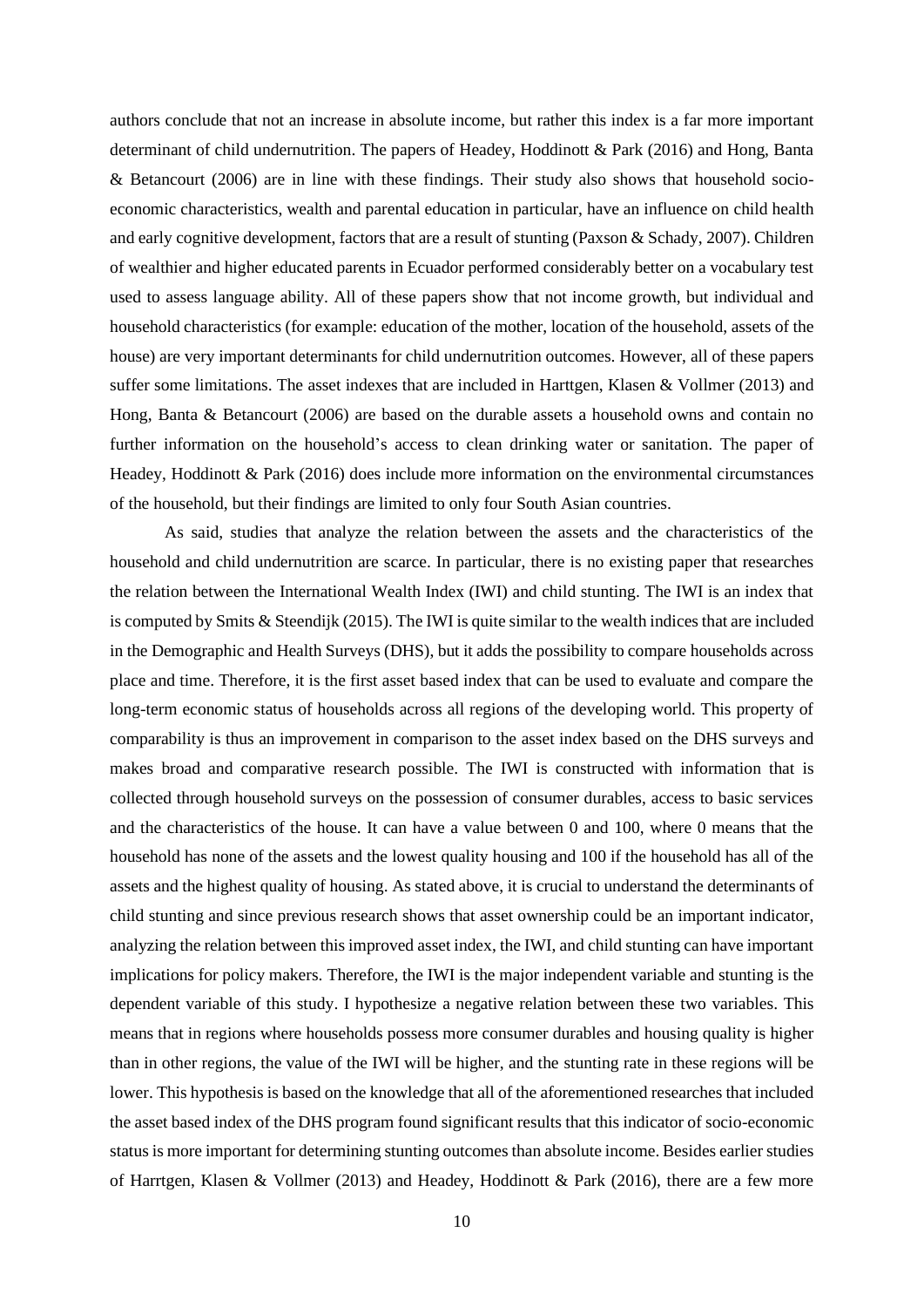researches that take the socio-economic characteristics into account. Wamani et al. (2004) conclude that the education of the mother is the most important determinant for child health inequalities in Uganda, but that the asset index is the second most important indicator. Several other studies that are conducted in different African countries all highlight the importance of socio-economic factors on the nutritional status of children. They conclude that a low socio-economic status of the family is associated with a higher risk of being stunted (e.g. Kikafunda et al., 1998; Ukwuani & Suchindran, 2003; Vella et al., 1994; Zere & McIntyre, 2003). Since the IWI is in essence the same as the asset index that is included in the DHS, but has the advantage that it can compare households across time and place, my expectation will be that, just as the asset index, the IWI will be an important determinant for stunting outcomes.

As stated above, the IWI takes into account the consumer durables a household possesses, how easy the access to basic services is and the characteristics of the house, by doing this, it measures the material well-being of a household. The material well-being of a household is closely related to its economic situation. Since buying more consumer durables or a house of better quality comes at a price, and wealthier households have more possibilities to pay this price. This close relation between the economic and material well-being of a household has resulted in a strong growth in the use of wealth indices that measure the economic status of households by using information on asset ownership. They are considered to be effective in indicating the long-term socio-economic position of a household and often perform better in explaining variations in education, nutrition, health care use and child mortality (Howe, Hargreaves & Huttly, 2008). Just as the IWI, the prevalence of stunting is also a good indicator of inequalities in human development. Countries with a higher stunting rate, also tend to have larger socio-economic inequalities (Prendergast & Humphrey, 2014). As they are both indicators of inequalities in socio-economic status, the IWI can also be a good predictor for stunting rates. For example, one of the consumer durable goods that included in the construction of the IWI, is whether or not the household owns a fridge. You can imagine that owning a fridge can have an influence on the nutritional status of the children and thus on their chance of being stunted. Since a fridge means that you can store your food in a cool place, so it will spoil less quickly and keep its nutrients. Another way the IWI can have an influence on stunting rates is through the access to basic services, which is also a component of the wealth index. Having easy access to water, for example, means that you can wash your fruit and vegetables in clean water to get rid of any bacteria. However, more important is that the children have access to clean drinking water. If this is not the case, there is a higher chance on infections and diarrhea. This could mean that the body is occupied with fighting the disease and has less energy to focus on the development of the child, which could result in stunting. The IWI can thus have an influence on stunting rates through the different components that are included. However, the extent to which this is possible will also depend on the specific characteristics of the household.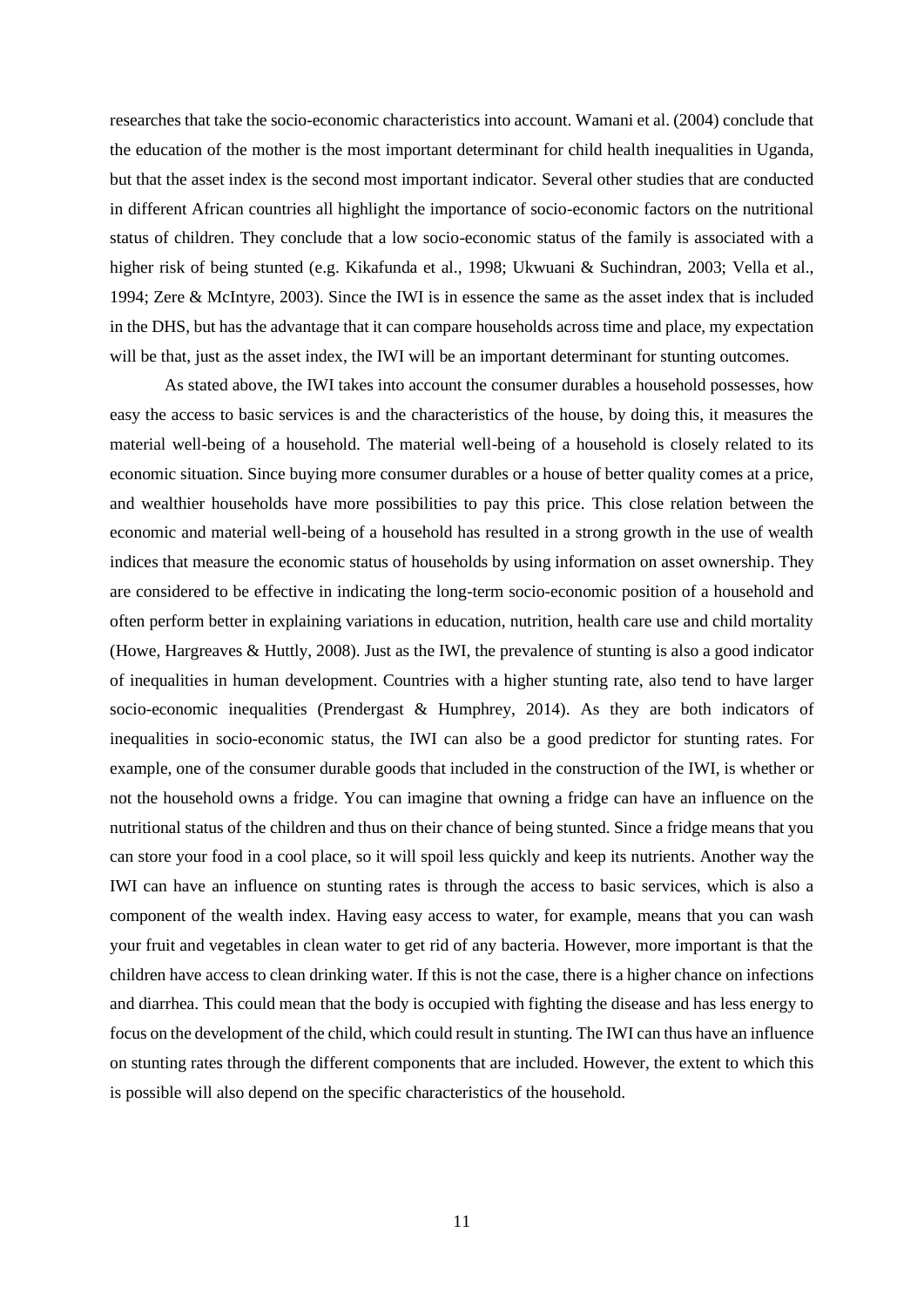#### *2.3 The role of the circumstances*

Previous research has shown that there is great variation in the way stunting rates are influenced by the asset index (e.g. Harttgen, Klasen & Vollmer, 2013; Headey, Hoddinott & Park, 2016; Schrijner & Smits, 2018). Therefore, there is also an important focus in this paper on what kind of role the circumstances play in this relation. The extend to how important the asset index is, depends on specific characteristics of the household and its members and the context it is placed in. Different factors that are supposed to have an influence on stunting rates are discussed here: parental education, presence of grandparents, characteristics of the household, characteristics of the child. Furthermore, there are also some control factors that will be taken into account.

#### *2.3.1 Parental education*

There has been a lot of attention in previous research for the effect of parental education on child undernutrition outcomes. Parental education, and the mothers education in particular, is the variable that is present in all other researches in this area and has a significant impact on child stunting (e.g. Akombi et al., 2017; Alderman & Headey, 2017; Harttgen, Klasen & Vollmer, 2013; Headey, Hoddinott & Park, 2016; Hong, Banta & Betancourt, 2006; Keino et al., 2014). Higher educated mothers and fathers are expected to provide better protection for their child in comparison to parents with less education. Higher maternal education is associated with greater healthcare utilization and adoption of modern medical practices, which leads to better health-related decisions that improve the nutritional status of the children. Furthermore, a higher education of the father leads to a higher household income and food security. However, depending on the different settings, the relative importance of maternal and paternal education levels might vary. For example, in Bangladesh the position of women is very weak, so here the paternal level of education is more important than that of the mother (Semba et al., 2008). Since, in most African countries the mothers are the primary caregivers for the children, it is expected that the maternal level of education will have a stronger effect on stunting than that of the fathers (Sear & Mace, 2008). Since all other researchers found a significant effect between a higher maternal education level and stunting outcomes, I also expect to find a negative relation. Researches where an asset index was included, also showed an association between parental education and the asset index (Alderman & Headey, 2017). Higher educated women are more able to efficiently use limited household resources. I will, therefore, also include an interaction effect between the IWI and the educational level of the woman to see what the effect of this is on the stunting rate.

# *2.3.2 Presence of grandparents*

Another important determinant for child stunting outcomes, could be the presence of grandparents. It is known that there is a substantial number of children in sub-Saharan Africa that are living in the same household as their grandparents. There are several reasons why this number is so high in sub-Saharan Africa particularly. One of these is the overall high mortality rate of SSA. If children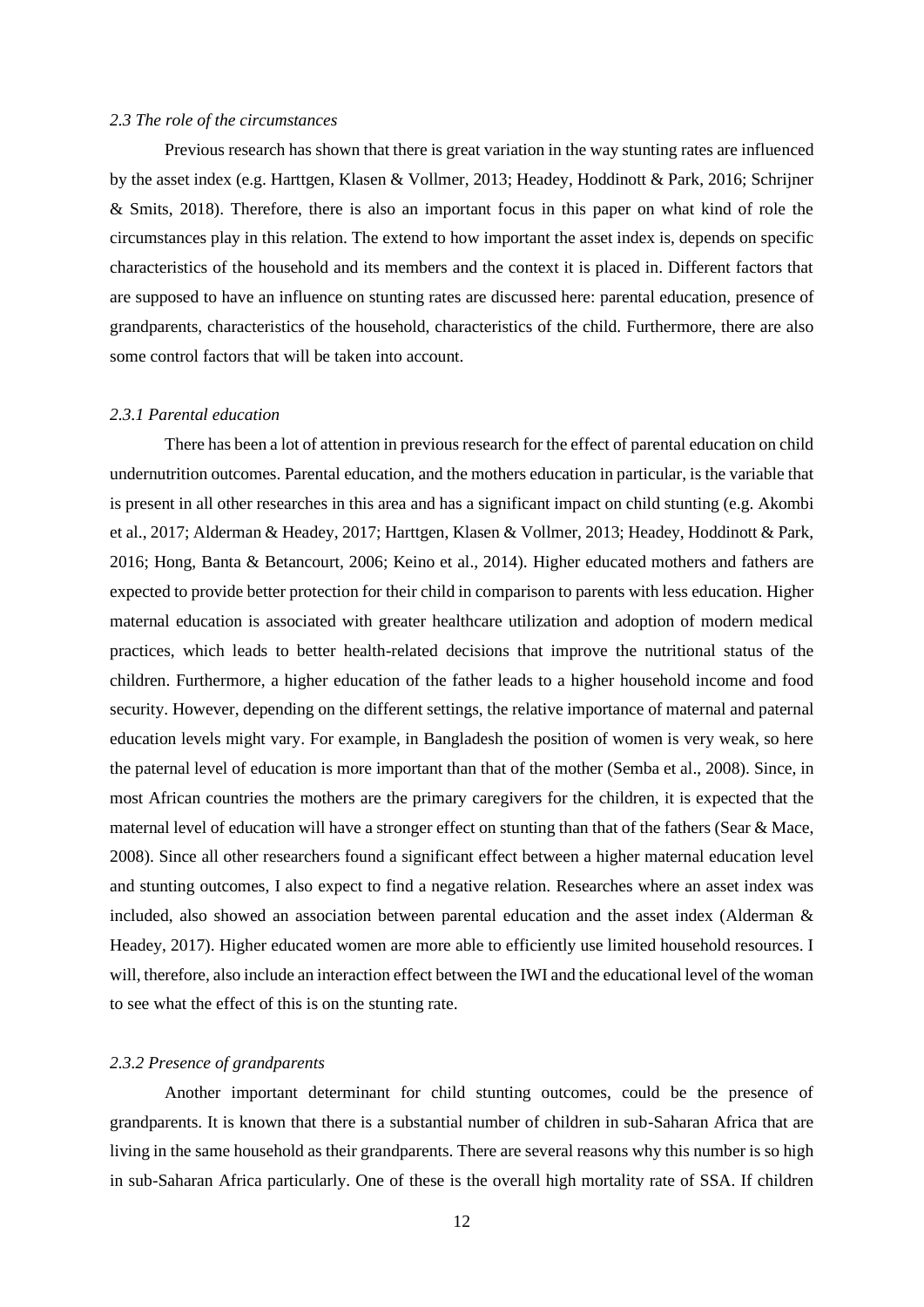loose one or both of their parents, it is very common that they come to live with their grandparents. In some areas it is also quite common that parents migrate to work elsewhere and the grandparents take over the care of the children. A final reason could be tradition, in some tribes it is common use that the children move into the grandparents' home after marriage (Schrijner & Smits, 2018). If the grandparents are co-residing, they have a low threshold to help in taking care of the children and since they already have experience with raising children, they can give valuable advice that would increase the well-being of the children and thus also reduce the chance of stunting (Gibson & Mace, 2005; Mtshali, 2015; Schrijner & Smits, 2018). Based on this knowledge, I expect to find a negative association between the presence of grandparents and stunting rates. Just as with experience in raising children, grandparents might also have experience in how to use household resources in the most efficient way. Furthermore, they might have better knowledge on what consumer durables get priority when the household can afford a new purchase. Therefore, I will also take into account an interaction effect between the IWI and the presence of grandparents.

### *2.3.3 Characteristics of the household*

For the characteristics of the household, there are two indicators in particular that are important. Namely, the number of people living in the household and the location of the household. With respect to the number of people living in the household, there is evidence of a positive relation between the number of people living in the house and the odds of being stunted (Darteh, Acquah & Kumi-Kyereme, 2014). With more people and children living in the household, there are more mouths that need to be fed and this means that the average amount of calories per person decreases. Especially when the mother is pregnant, she has less attention for the other children and thus they are at more risk of being stunted (Harttgen, Klasen & Vollmer, 2013). My expectation is to find a positive relation between the number of people living in the household and stunting rates.

The other characteristic of the household that is important to take into account, is its location, in particular whether it is situated in a rural or urban area. Living in a rural area usually means that the availability and access to essential food groups that contain the proper vitamins and nutrients is lower than living in an urban area, where there are more grocery stores to get food supplies. Therefore, children that live in a rural area have a higher chance of being stunted (Akombi et al., 2017); Darteh, Acquah & Kumi-Kyereme, 2014). Furthermore, in rural areas the access to a safe source of drinking water, health services and sanitary facilities are also lower. This exposes children living in these areas to higher chances of getting diarrhea and infectious diseases, which increase the odds of being stunted (Chirande et al., 2015; Headey, Hoddinott, & Park, 2016).

#### *2.3.4 Characteristics of the child*

Finally, there are two indicators that are related to the characteristics of the individual child that are important for stunting outcomes: the sex of the child and if and how long a child is breastfed.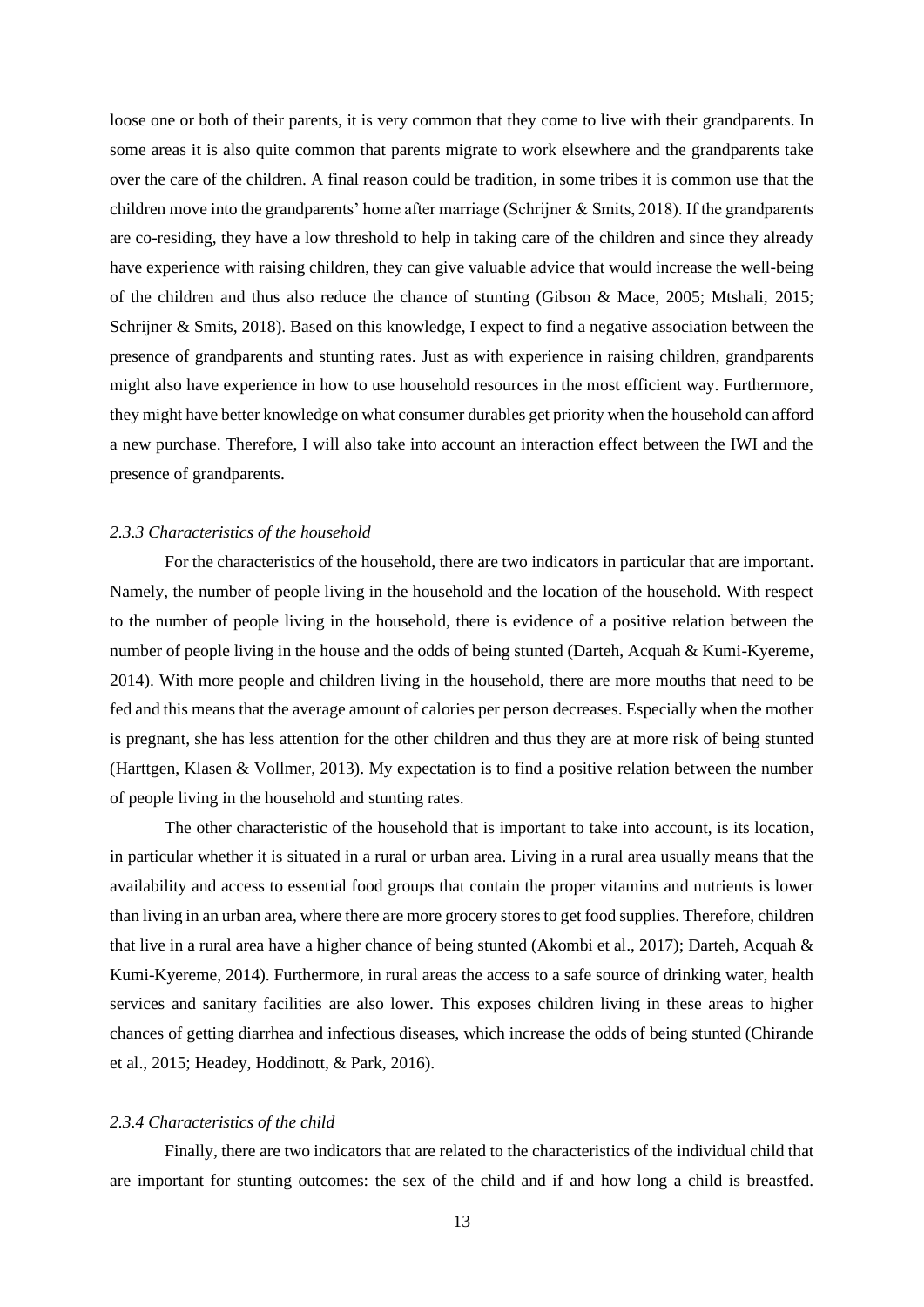Breastfeeding is extremely important for the development of babies in the first months of their lives. However, it is also important that breastfeeding does not continue for too long, because after six months the child needs different nutrients and a more diversified diet (e.g. Akombi et al., 2017; Tumwine & Obala, 2002; Ukwuani & Suchindran, 2003). In developing countries it is often the case that mothers do not have the right knowledge and education to transfer from breastfeeding to complementary foods and this means that these children have a higher chance of suffering from stunting. The other important individual characteristic is the sex of the child. Study shows that in African countries boys are more stunted than girls (Akombi et al., 2017; Chirande et al., 2015; Darteh, Acquah & Kumi-Kyereme, 2014; Wamani et al., 2007). The paper of Wamani et al. (2007) proposes two different reasons for this difference in stunting prevalence. The first one is that there is a historical preference for females because of the high value placed on the agricultural labour women. The second one is a biological explanation, namely that boys in general are more vulnerable to diseases and have a higher morbidity rate. It remains unclear why boys are in general more stunted than girls.

### *2.3.5 Control factors*

Other factors that may affect stunting are whether or not a child has been vaccinated with BCG and the relative position of women. Besides the specific target of the BCG vaccine, it also has some side effects. For example, it increases the immune responses and protects the child against other, unrelated pathogen (Berendsen et al., 2016). Therefore, it could be that being vaccinated early on in life with BCG could reduce the chance of being stunted. The percentage of children that is vaccinated with BCG might also interact with the value of the IWI, since the travel time to healthcare posts that provide the vaccines turns out to be a barrier for remoted communities (Okwaraji et al., 2012). In the composition of the IWI, the location of the household (rural vs. urban) and the possession of consumer durable goods, for example a car, are taken into account. This means that wealthier households have more opportunities to get their children vaccinated and this decreases the chance of being stunted.

Study shows that better health outcomes for children is associated with a stronger position of women (Mahapatro, 2012; Mukherjee & Das, 2008). In most SSA countries, the women are not only responsible for raising and educating the children, but also for their economic support. If women have a stronger position and have more freedom to nurture the children in their own way, this could lead to a lower percentage of stunted children. Furthermore, study indicates that there could exist an interaction between the relative position of women and the household size. Family life in sub-Saharan Africa is characterized by a tradition of polygyny, which in turn is associated with marriage at an early age for women (Locoh, 1988). Due to the big age difference between husband and wife, which is a proxy for the position of women, widowhood is common. However, since these women also remarry rapidly, this results in a high fertility rate and thus a higher average of household members (Timæus & Reynar, 1998). This higher average of household members can, in turn, lead to a higher chance of being stunted, since the household resources have to be divided between more children. This means that I expect a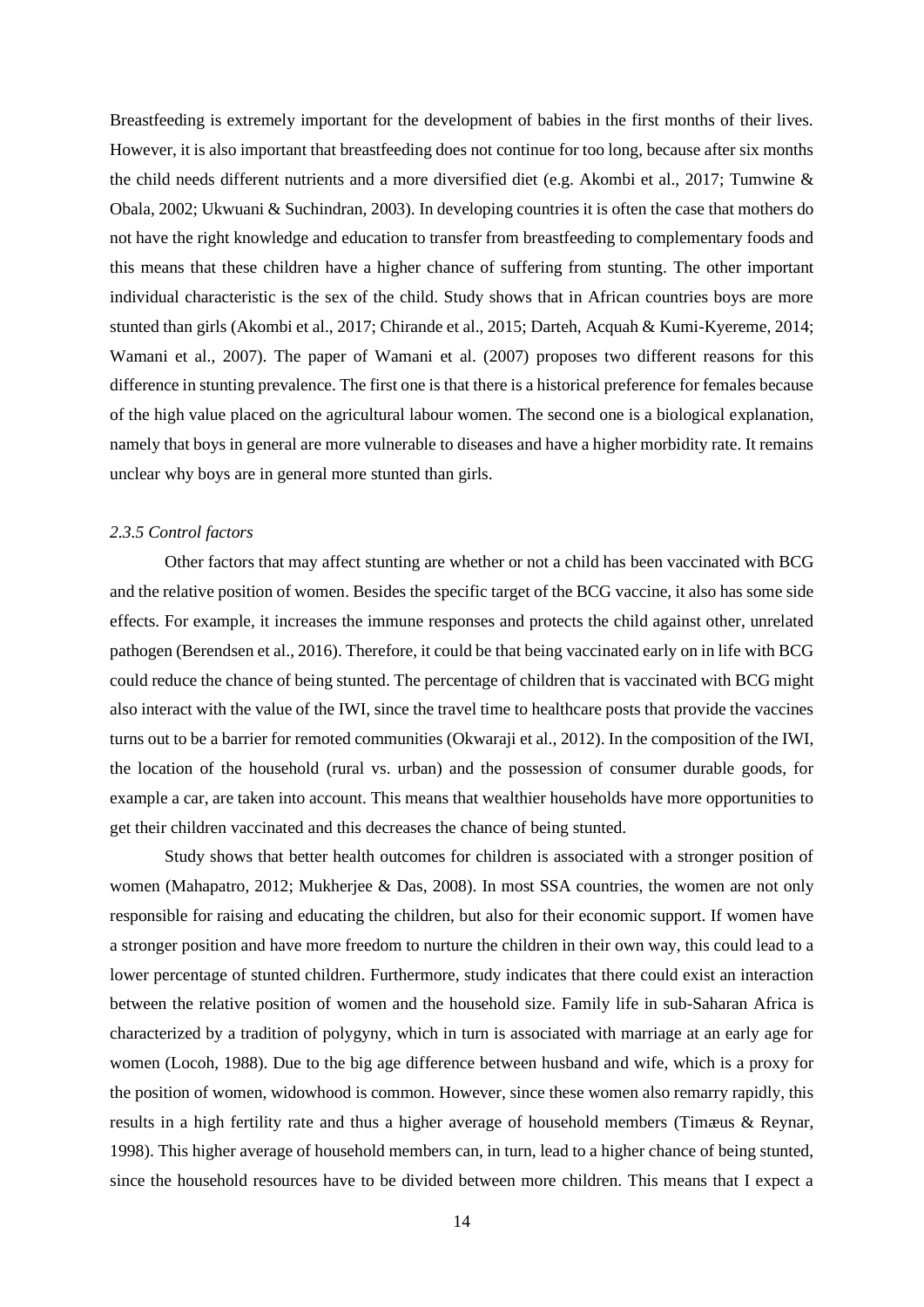positive association between the position of women and the average stunting rate, but a negative association when the position of women is taken up in an interaction term with the household size. Figure 1 is an illustration of the model which I will analyse in this paper. It also shows the expected associations with the average stunting rate. As you can see, I differentiated between factors that have a direct effect on the stunting rate and contextual factors. The IWI directly influences the chance of being stunted, since, for example, the presence of a fridge affects the condition of the food, as is explained above. The same goes for children that are vaccinated with BCG and the household size, since the BCG vaccine directly influences the health status of children and the household size determines the division of the household resources. On the contextual level there are also three factors that influence the stunting rate, but in a more indirect way. If the grandparents are present, they can advise the mother to spent the household resources in an efficient way or encourage her to get her children vaccinated and in this way they can influence the chance of being stunted. The same applies to the educational level of the mother, a higher education might mean that she has more knowledge of the benefits of vaccines or the most efficient way to spent her income. Finally, the position of women can also indirectly influence the stunting rate through, for example, the household size. As is explained above, a weaker position of women is usually combined with a higher household size and this means that there are more mouths to feed. To control for this, I will also include interaction effects in my model.

Figure 1 Illustration of the model

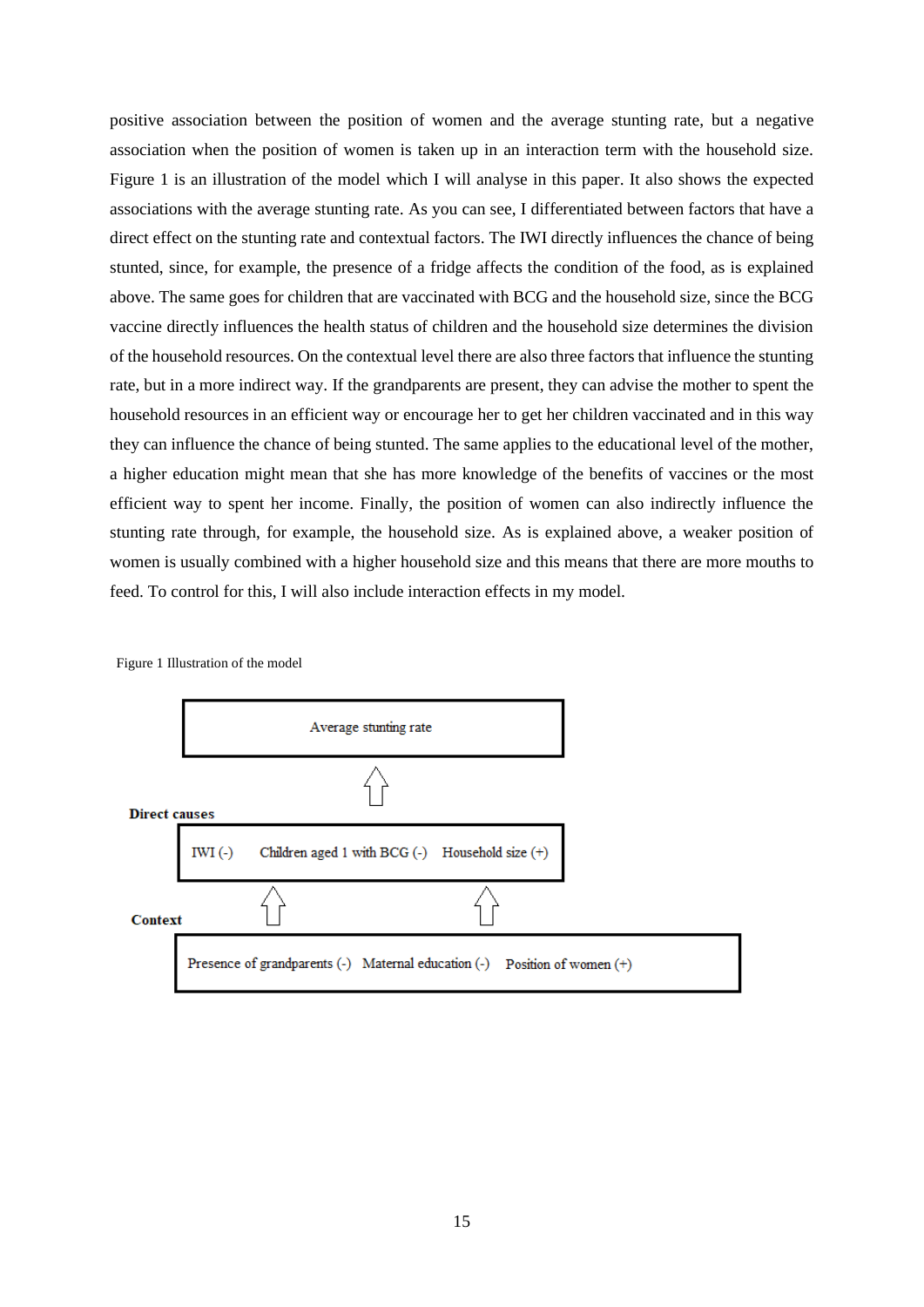# **3. Data and method**

# *3.1 Data*

For this study, combined datasets from the Global Data Lab have been used (GDL; [https://globaldatalab.org/\)](https://globaldatalab.org/). The Global Data Lab was founded by Jeroen Smits, who is also one of the authors of the paper on the construction of the IWI (Smits & Steenwijk, 2015). This data lab combines many large-scale representative household surveys that have been conducted in developing countries. These include the Demographic and Health Surveys, the UNICEF Multiple Indicator Cluster Surveys and some other sources (PAPFAM, LSMS, ILO-IPEC, IPUMS). These different surveys are not only brought together and enriched with contextual data, but they are also made comparable. These surveys contain information for millions of individuals on their demographic, socio-economic and health situation. More than that, they also include the socio-economic and environmental characteristics of the household. At the moment, over 135 countries from all regions of the developing world are covered in the data that is collected from all of these different surveys. Apart from national data, they also provide context information for 1200 sub-national regions within these developing countries.

From the Global Data Lab site I have extracted the available stunting data for 40 SSA countries for the period 2000-2018. For each country only the years in which the surveys actually have been conducted are taken into account. This way, I only make use of real values and the number of missing data points in minimal. This data is complemented with the data on the control variables. Since, I also want to take into account the difference between the urban and rural areas, I do not only make use of national data, but also the sub-national regions. This has the additional benefit that it increases the number of data points. Initially the data set contained 40 sub-Saharan countries, however due to missing values seven countries had to be removed from the data set. These countries are: Botswana, Central African Republic, Djibouti, Guinea Bissau, Somalia, South Sudan and Sudan. For each of these countries one or several variables were missing for all of the survey years. For the remaining 33 countries, there were also some years that were missing one or more variables. For these countries, the variable adjustment method has been used. The mean of the missing variable is based on the survey years of that country that were available. After these adjustments there were 1346 data points left.

#### *3.2 Method and variables*

For my research, I will use child stunting as the dependent variable. This is measured as the average stunting rate for each country and region. Other researches in this field preferred to focus on undernutrition by combining the indicators stunting, wasting and underweight (Akombi et al., 2017; Harttgen, Klasen & Vollmer, 2013; Subramanyam et al., 2011). However, due to the aforementioned nutrition transition, underweight is not a sufficient indicator for the nutritional status of children. Furthermore, since stunting is the most prevalent form of undernutrition worldwide and it reflects the long-term nutritional status and development of children, in contrast to wasting, which is more focused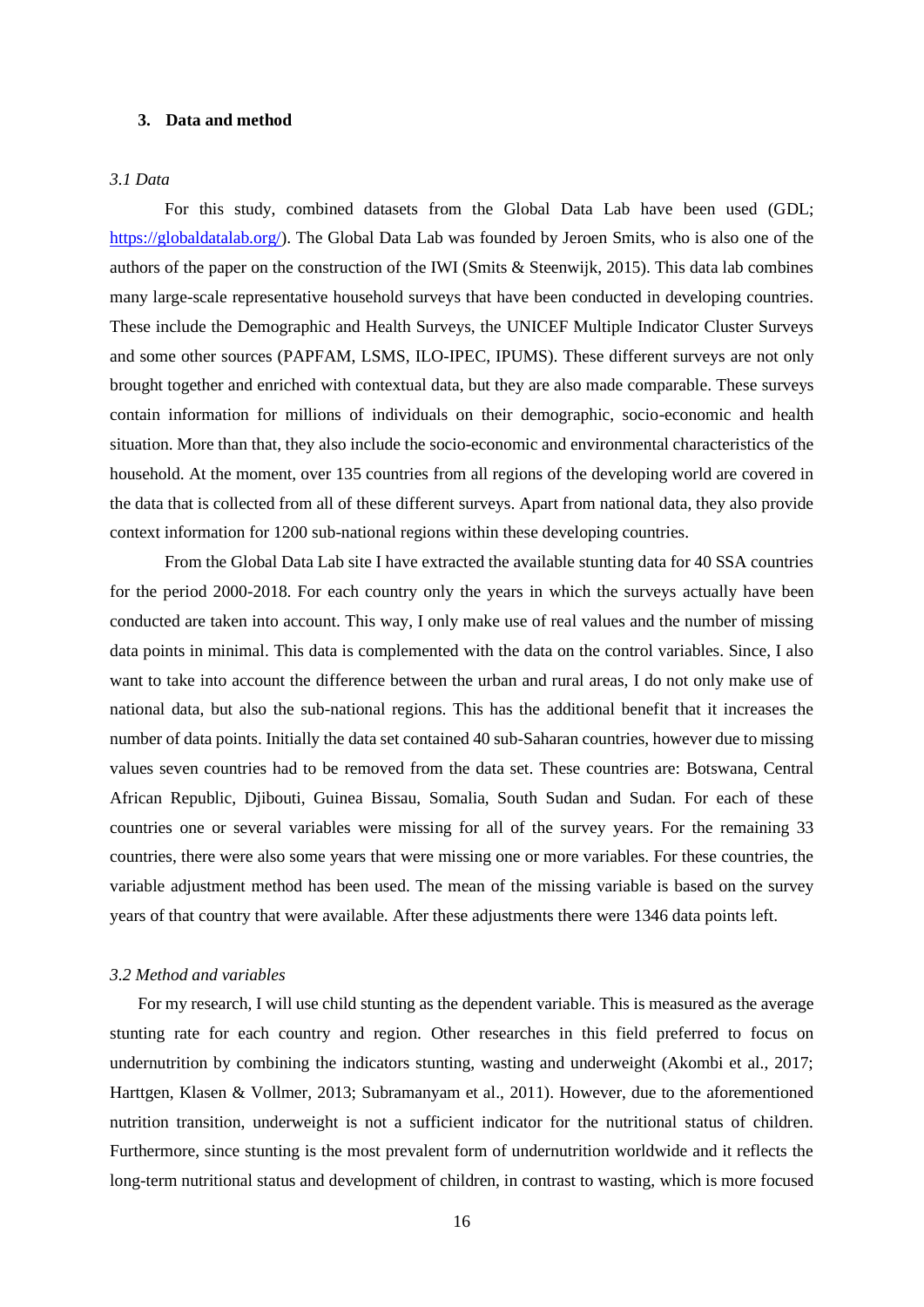on the short-term (Black et al., 2013), I choose to focus solely on stunting in my research. With this approach, I follow several other studies in this field that have done the same (e.g. Chirande et al., 2015; Headey, Hoddinott & Park, 2016; Hong, Banta & Betancourt, 2006). To determine whether a child is stunted or not, the growth standards set by the World Health Organization (WHO) are taken into account. The WHO has developed the HAZ-score, which is the height for age score, and when the HAZ-score of a child is 2 standard deviations below the median of the reference population, a child is considered stunted (WHO, 2006). Most studies in this field use data from the Demographic Health Surveys (DHS) program to conduct analyses on the individual level. However, since my main explanatory variable is the IWI, and this is only available at the household and regional level, this is not possible for my research.

The main explanatory variable in my research will be the International Wealth Index (IWI). This is a wealth index that it based on the possession of consumer durables and housing characteristics. Because asset based wealth indices are relatively easy to compute and the measurement is reliable, since it is easy to see whether or not someone owns a car, they are widely used instruments to measure the economic situation of households. Most of the household surveys that are available, among which the DHS, do include such an asset based wealth index. However, one big problem they all suffer from is that the indexes are not comparable between surveys. Each survey has its own wealth index with different measurement scales, this makes it impossible to study differences in household wealth among countries. With this purpose, the IWI was created. This general index uses the same scale for each household and each country, so the economic situation of households in all regions of the developing world can be measured. The IWI is constructed with information that is collected through household surveys on the possession of consumer durables, access to basic services and the characteristics of the house. It can have a value between 0 and 100, where 0 means that the household has none of the assets and the lowest quality housing and 100 if the household has all of the assets and the highest quality of housing. Because of the fact that the IWI uses the same formula for each household regardless of the country it is in and that it is based on the information of nearly two million households, I prefer to use the IWI instead of the asset index that is included in the DHS.

As mentioned before, there are numerous other variables that are of importance for child stunting outcomes and it will be interesting to see how these affect the relation between the IWI and stunting. Therefore, as control variables I want to include the educational level of the mother, the number of people living in the household, with in particular the presence of grandparents, whether or not a child is vaccinated with BCG and the relative position of women. For the educational level of the mother, the mean years of education of women aged 20+ will be used. The number of people living in the household is indicated by the average household size. To control for the fact whether or not there are co-residing grandparents, the percentage of households where couples live with parents of the wife will be included. This is preferred over the percentage of households where couples live with the parents of the husband, because study shows that the maternal grandmother is more likely to take on the role of the traditional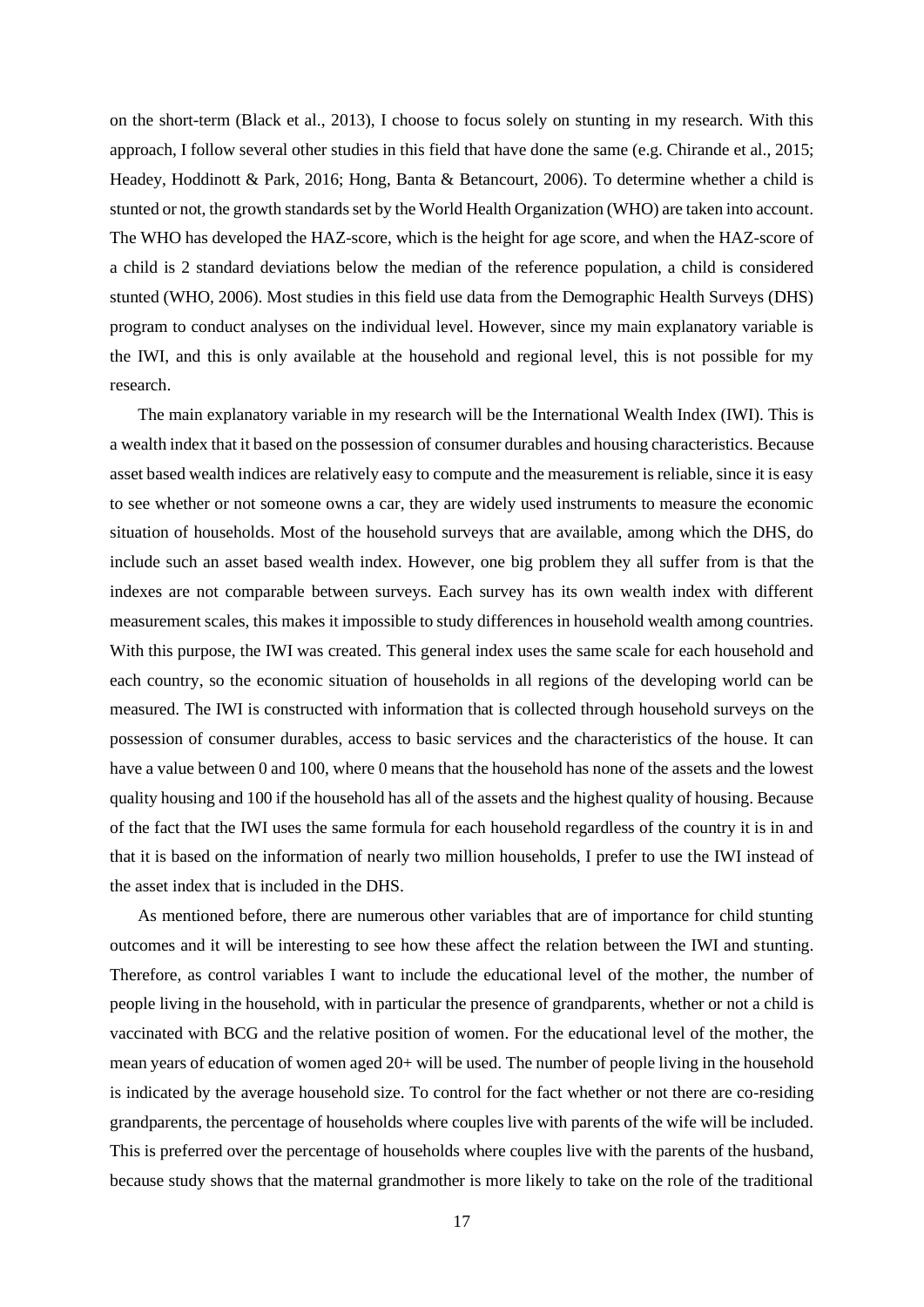supportive grandparent and improves the survival rate of children (Gibson & Mace, 2005; Mtshali, 2015; Sear & Mace, 2008). The percentage of children aged 1 that is vaccinated with BCG will control for the potential side effects of this vaccine. The mean age difference between husband and wife will serve as a proxy for the relative position of women. With this approach, I follow earlier research (Luz & Agadjanian, 2015; Schrijner & Smits, 2018; Spierings, Smits & Verloo, 2010).

The data on child stunting, the IWI and the control variables will be merged for the time period from 2000 till the latest data available for sub-Saharan African countries. With this multilevel data set I will perform my analysis. As said before, most papers use the individual stunting data from the DHS program and perform logistic regressions. Since it is impossible to match an individual stunting rate with an IWI score for the regional level, I will not follow this approach. The IWI scores are also available at the household level, however the data on child stunting, as well as all of the control variables, are only available at the regional level. This results in a data set with two levels, e.g. the country and regional level, where the regions are nested in the different countries. Although all of the included countries are situated in sub-Saharan Africa, they still differ greatly in terms of their level of development. Therefore, I prefer to use the random coefficient model instead of the random intercept model. This model allows the effect of the explanatory variable, the IWI, to vary between the different countries (Hox, Moerbeek & Van de Schoot, 2010). This is based on the expectation that the effect of an extra point on the IWI scale in a country where the level of development is relatively higher will be smaller in comparison to countries with a lower development. To run the regression I have used Stata 16 for Windows.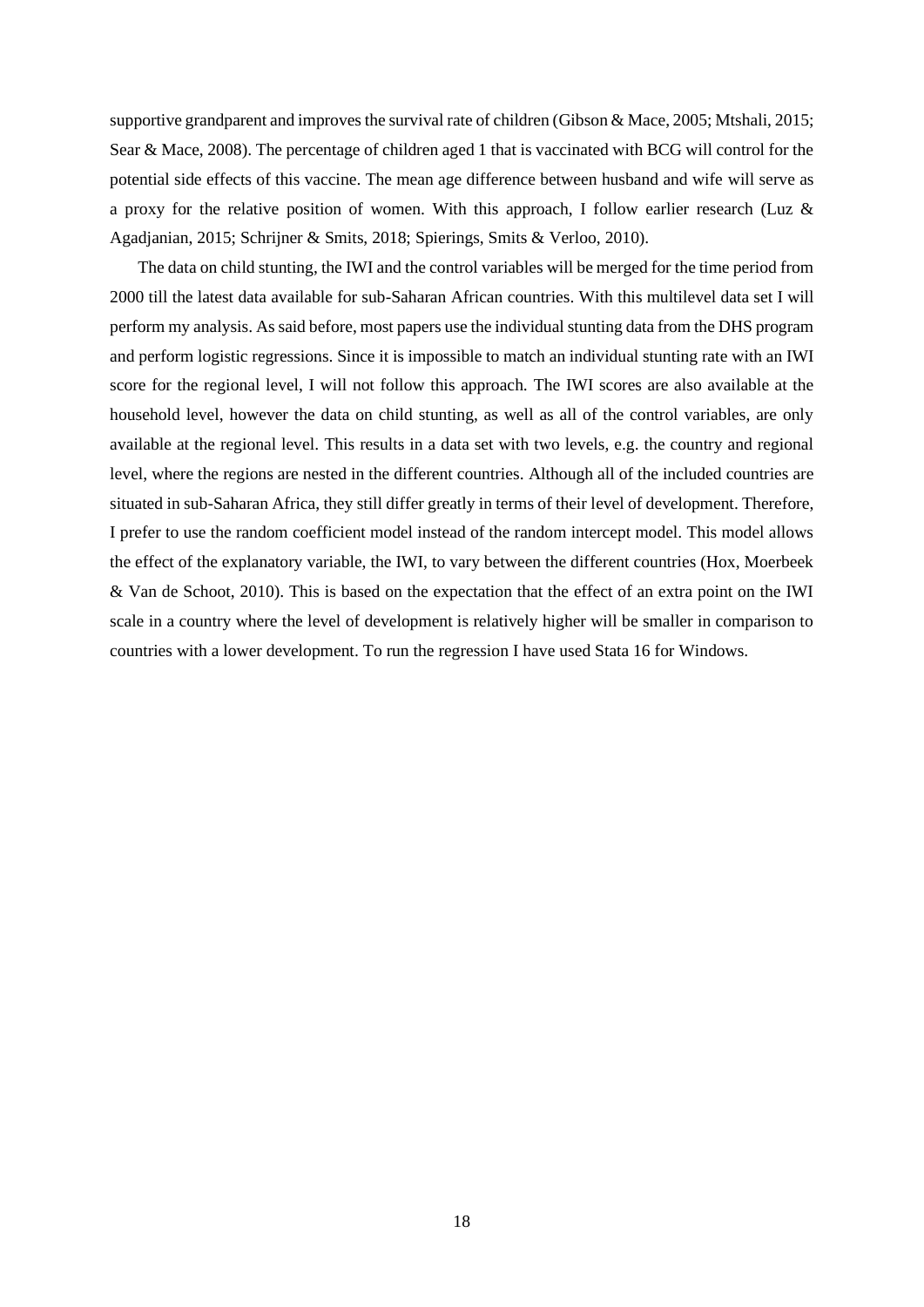# **4. Results**

## *4.1 Descriptive statistics*

Table 1 shows the desriptive statistics of all of the included variables. The mean stunting rate at the regional level of all countries present in this sample is 35.22%. With the highest stunting rate of 70.80% being registered in the Kebbi region in Nigeria in 2003 and the lowest of 7.3% in Senegal, Dakar in 2017. The IWI, which has a maximum of 100, ranges from 4.02 to 86.3. The lowest value is recorded in Northeastern Kenya in 2003. However, 5 years later this value has already increased to 14.4. The Western Cape in South Africa in 2016 is the region with the wealthiest households. Another thing that stands out is that the percentage of children aged 1 that is vaccinated with BCG ranges from 0 to 100, but that the mean is 85.61%. This shows that most children in sub-Saharan Africa are vaccinated with BCG.

| Variable                           | <b>Observations</b> | Mean  | Standard deviation | Minimum  | Maximum |
|------------------------------------|---------------------|-------|--------------------|----------|---------|
| Average stunting rate              | 1346                | 35.22 | 11.64              | 7.3      | 70.8    |
| International Wealth<br>Index      | 1346                | 31.19 | 15.54              | 4.02     | 86.3    |
| Education females<br>$20+$         | 1346                | 4.10  | 2.47               | 0.13     | 11      |
| Mean age difference                | 1346                | 7.88  | 2.42               | 0.13     | 14.3    |
| Matrilocal<br>households           | 1346                | 1.92  | 1.37               | $\Omega$ | 10.5    |
| Household size                     | 1346                | 7.14  | 2.25               | 4.09     | 20.4    |
| Children aged 1 with<br><b>BCG</b> | 1346                | 85.61 | 16.02              | $\Omega$ | 100     |

Table 1 Descriptive statistics of the included variables

In table 2 the correlations between all of the included variables are shown. The highest

correlations are between the stuntingrate and the international wealth index (-0.6715), which makes sense, since previous studies that include a similar asset-based index also found a strong negative association with the stunting rate (Harttgen, Klasen & Vollmer, 2013; Headey, Hoddinott & Park, 2016; Schrijner & Smits, 2018), and between the average household size and the mean age difference between husband and wife (0.6783). This higher correlation can be explained by the fact that family life in sub-Saharan Africa is characterized by a tradition of polygyny, which in turn is associated with marriage at an early age for women (Locoh, 1988). Due to the large age difference between husband and wife, widowhood is common. However, since these women also remarry rapidly, this results in a high fertility rate and thus a higher average of household members (Timæus & Reynar, 1998). None of the correlations are high enough to cause any problems during my analysis.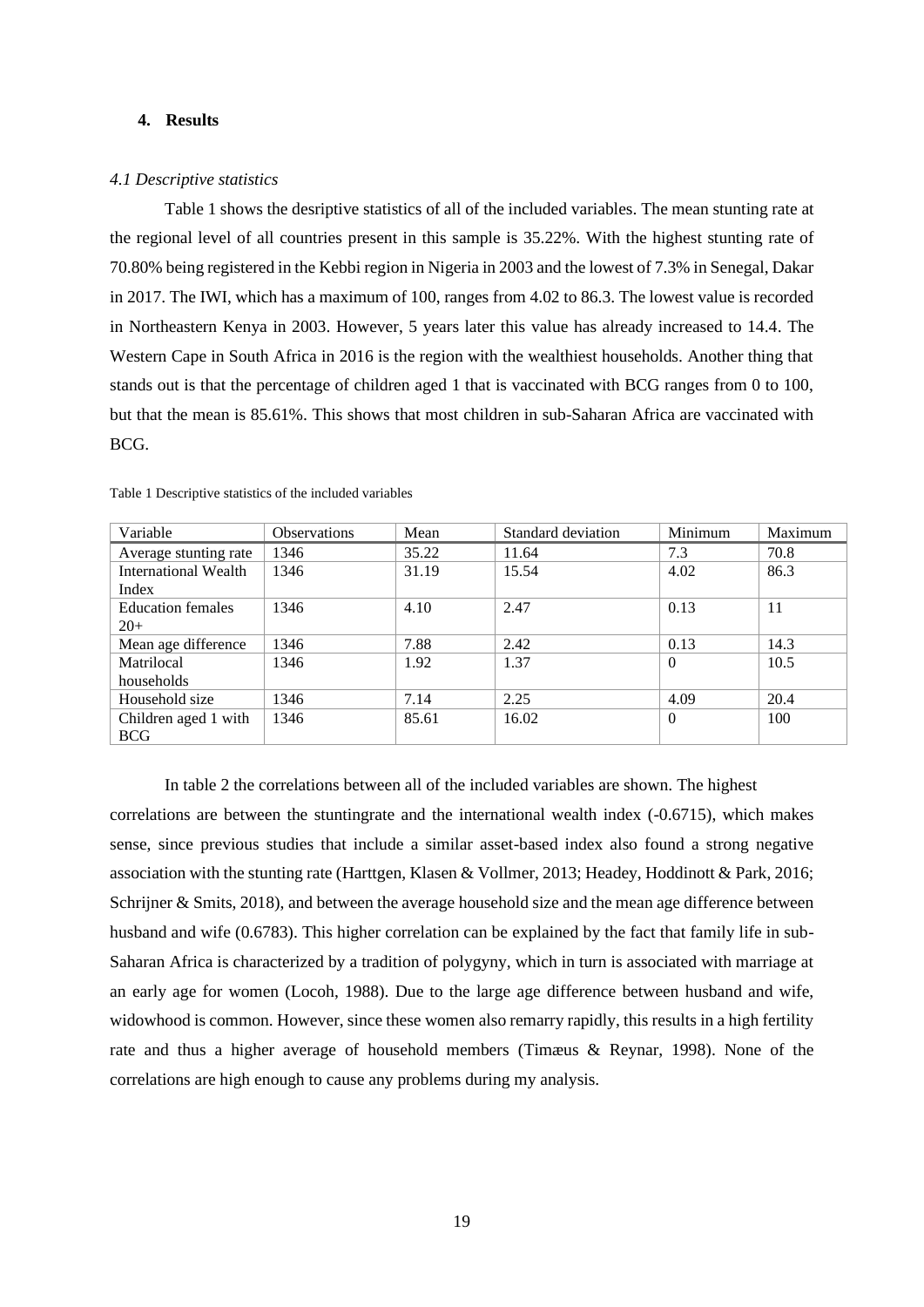|                             |              | ↑           | 3             |               |              | 6         |        |
|-----------------------------|--------------|-------------|---------------|---------------|--------------|-----------|--------|
| Stunting rate $(1)$         | 1.0000       |             |               |               |              |           |        |
| International Wealth Index  | $-0.6715***$ | 1.0000      |               |               |              |           |        |
| (2)                         |              |             |               |               |              |           |        |
| Education females $20+$ (3) | $-0.4105***$ | $0.5524***$ | 1.0000        |               |              |           |        |
| Mean age difference (4)     | $-0.1368***$ | $0.0546**$  | $-0.5195***$  | 1.0000        |              |           |        |
| Matrilocal households (5)   | $-0.2075***$ | $0.0865***$ | $0.1277***$   | $-0.1290$ *** | 1.0000       |           |        |
| Households size (6)         | $-0.1736***$ | $0.1014***$ | $-0.4970$ *** | $0.6783***$   | 0.0276       | 1.0000    |        |
| Children aged 1 with BCG    | $-0.3324***$ | $0.2127***$ | $0.3220***$   | $-0.3344***$  | $0.2001$ *** | $-0.0210$ | 1.0000 |
| (7)                         |              |             |               |               |              |           |        |

Table 2 Correlations between all variables

\*\*\*P<0.01 \*\*P<0.05

Before I started my mutlilevel analysis, I checked whether all of the included variables were normally distributed. For some variables the normal distribution improved considerably when they were transformed to the log or exponential form. This is the case for the international wealth index, matrilocal households, the household size and children aged 1 with BCG. The IWI, matrilocal households and the household size are transformed to the log function and the children aged 1 with BCG to the exponential form. Next, I run a normal OLS regression to check whether the data was suitable for a more advanced analysis and this regression also formed the base for the multicollinearity, autocorrelation and possible influential outliers test. In this regression and all of the other models, I included a year dummy. This is to control for time trends that affect to whole sample. The results of the multicollinearity test can be found in the appendix. If this critical value is between the five and ten, there is multicollinearity. Since the variance inflation factor is 2.11, there is no multicollinearity in the data, what also became evident form the correlation table.

I also tested for autocorrelation by performing the Durbin-Watson test. With 8 explanatory variables and almost 1350 data points, the critical dL value is 1.862 and the dU is 1.885. Considering the d-statistic from the Durbin-Watson test of 1.211, I concluded that there was autocorrelation in my data set. To treat this, I run a Prais-Winsten regression. The results of both the OLS and Prais-Winsten regression can be found in table 4. Although, the coefficients change somewhat in their strength, none of them change in direction or become insignificant after the transformed Durbin-Watson statistic.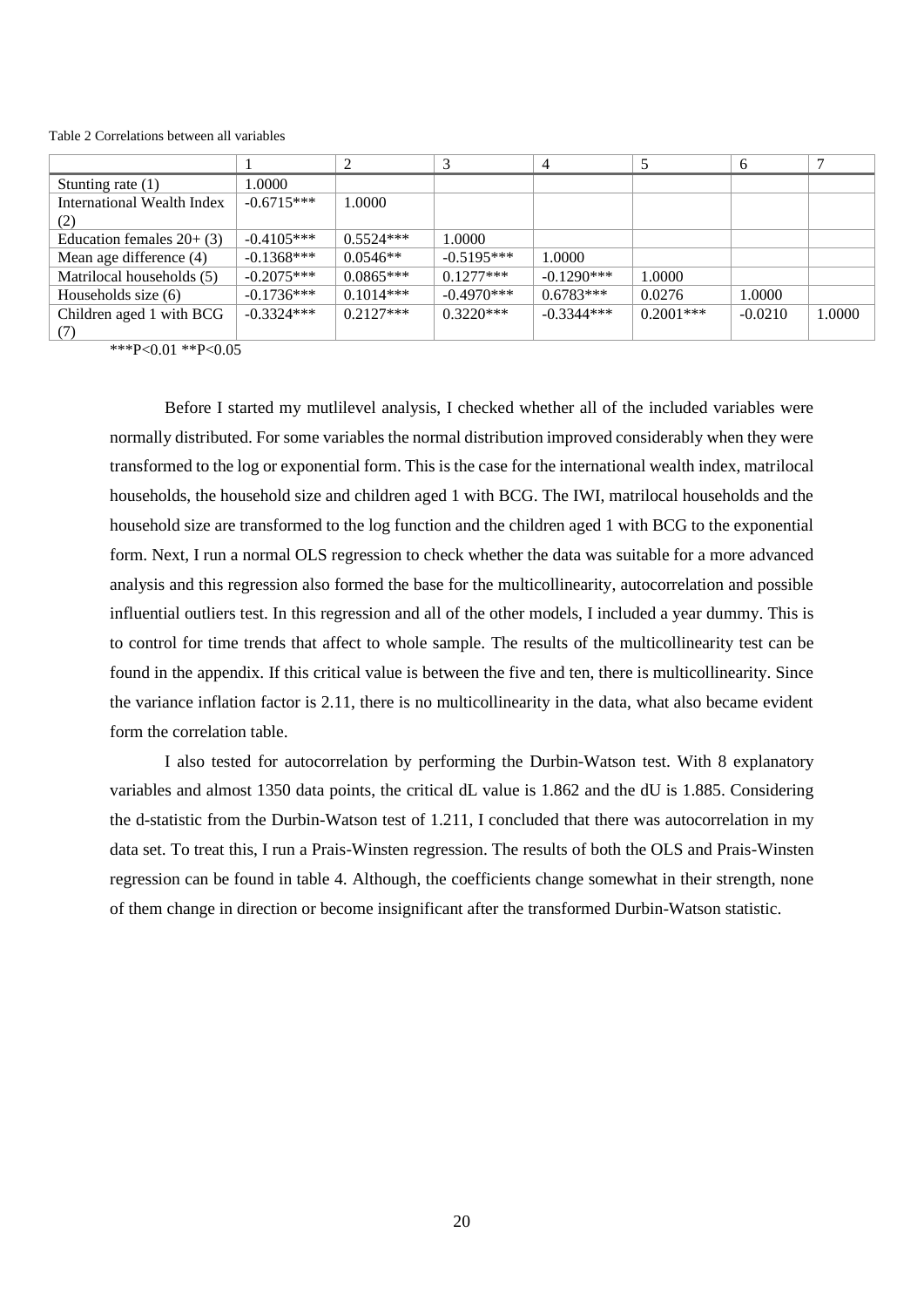Table 3 Results of the Prais-Winsten regression

|                                | OLS regression            | Prais Winsten regression                 |
|--------------------------------|---------------------------|------------------------------------------|
| Dependent variable:            | (1) Average stunting rate | (1) Average stunting rate                |
|                                |                           |                                          |
| International Wealth Index     | $-8.923***(0.634)$        | $-6.418***(0.663)$                       |
| Education females $20+$        | $-1.256***(0.152)$        | $-1.767***(0.169)$                       |
| Matrilocal households          | $-1.867***(0.248)$        | $-2.034***(0.272)$                       |
| Household size                 | $-1.600(1.293)$           | $-2.291(1.432)$                          |
| Mean age difference            | $-1.622***(0.140)$        | $-1.659***(0.161)$                       |
| Children aged 1 with BCG       | $-0.00106***(0.000109)$   | $-0.008***(0.000)$                       |
| Year                           | $-0.160***(0.0477)$       | $-0.249***(0.064)$                       |
| Constant                       | $416.5***(95.30)$         | 589.6***(128.53)                         |
| <b>Observations</b>            | 1,326                     | 1,326                                    |
| R-squared                      | 0.566                     | 0.530                                    |
| Standard errors in parentheses |                           | Durbin-Watson statistic (original) 1.211 |

\*\*\* p<0.01, \*\* p<0.05, \* p<0.1 Durbin-Watson statistic (transformed) 2.216

I also checked partial plots between the stunting rate and all of the included variables to see whether outliers or influential cases have to be removed from the data set. None of the plots show any signs of clustering and since the data set contains almost 1350 data points, it is very unlikely that one data point will be an influential case.

#### *4.2 Multivariate analysis*

Table 4 presents the results of the multilevel random coefficient regression analysis with the average stunting rate as dependent variable, both with and without interaction terms. The associations of the control factors with the stunting variable are mostly in line with the literature and my expectations. The average stunting rate is lower if the mother has followed education, they live with the parents of the mother, the mean age difference between husband and wife is higher and the child is vaccinated with BCG. A higher number of people living in the household is associated with a higher stunting rate, which results in the expected positive relation. However, the log function of the household size and children aged 1 with BCG are the only variables that are not significant on a 10% level. The only association that is not according to my expectations is the relation between the stunting rate and the mean age difference between husband and wife. I expected to find a positive relation, but the table shows a negative relation. An explanation for this could be that when the position of women is relatively weak, they are likely to also have a lower education and low employment opportunities. This means that they can focus all their attention and time on nurturing the children and this would result in a lower stunting rate.

Regarding the relationship between my main explanatory variable, the IWI, and the stunting rate I observe a significant negative association. When controlling for circumstantial factors, a one-point increase in the value of the IWI, is associated with a 4.91 drop in the average stunting rate. The intra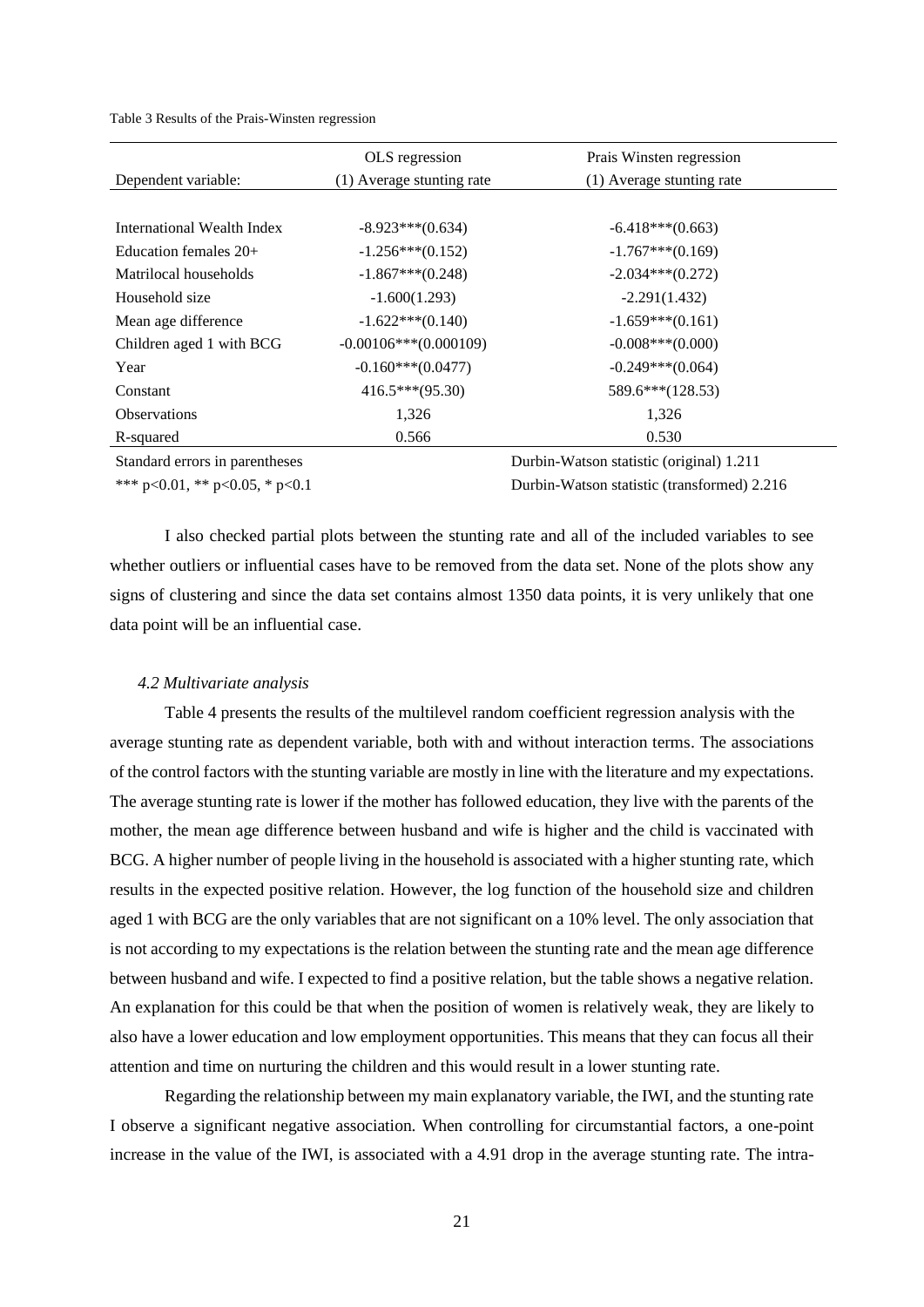class correlation is 0.526 which means that 52.6% of the intercepts are captured by the level 2 variable, which is the country level. This means that most differences are per country and not per region.

Table 4 Random coefficient model with and without interactions

|                                | Random coefficient model without<br>interactions | Random coefficient model with<br>interaction |
|--------------------------------|--------------------------------------------------|----------------------------------------------|
| Dependent variable:            | (1) Average stunting rate                        | (1) Average stunting rate                    |
|                                |                                                  |                                              |
| International Wealth Index     | $-4.905***(0.794)$                               | 0.476(1.518)                                 |
| Education females $20+$        | $-2.147***(0.286)$                               | $-1.911***(0.273)$                           |
| Matrilocal households          | $-1.131***(0.401)$                               | $-1.056***(0.402)$                           |
| Household size                 | 0.0355(1.723)                                    | $-12.48***(4.509)$                           |
| Mean age difference            | $-0.922***(0.205)$                               | $-3.438***(0.927)$                           |
| Children aged 1 with BCG       | $-0.000260(0.000194)$                            | $0.00201$ *** $(0.000590)$                   |
| Year                           | $-0.305***(0.0432)$                              | $-0.313***(0.0430)$                          |
| IWI * Children aged 1 with BCG |                                                  | $-0.000768***(0.000186)$                     |
| Household size * Mean age      |                                                  |                                              |
| difference                     |                                                  | $1.303***(0.468)$                            |
| Constant                       | $682.8***$ $(86.35)$                             | $705.0***$ (87.30)                           |
| <b>Observations</b>            | 1,326                                            | 1,326                                        |
| <b>ICC</b>                     | 0.526                                            | 0.468                                        |
| Wald Chi <sub>2</sub>          | 389.63                                           | 502.20                                       |

Standard errors in parentheses

To control for any interactions between the explanatory variables, I also performed the random coefficient model with interactions. Only the interactions that resulted in a significant effect were kept in de model. There are a few things that stand out in comparison to the random coefficient model without the interactions. The first is that the coefficient of my main explanatory variable, the IWI, not only becomes insignificant, but also changes from a negative to a positive association. However, this is negligible since in this model the IWI is included in an interaction term, which has the expected negative sign and is significant. Also the household size variable changes from sign, but now from positive to negative and is now significant on a 1% level. This negative association is against my expectations, however, the interaction term between the average household size and the mean age difference between husband and wife does have the expected positive sign and is also significant on a 1% level. A final thing worth noticing is the value of the Wald Chi, this increases from 389.63 in the model without interactions to 502.20 in the model that does include interaction terms. This shows that the random coefficient model that does include interactions is a better fit. For this model, the intra-class correlation is 0.468, which means that now the most differences are per region and not per country. This is most likely due to the interaction terms, and the one between the IWI and children aged 1 with BCG in particular. Table 1 shows that the IWI ranges from 4 to 86 and children aged 1 with BCG from 0 to 100.

<sup>\*\*\*</sup> p<0.01, \*\* p<0.05, \* p<0.1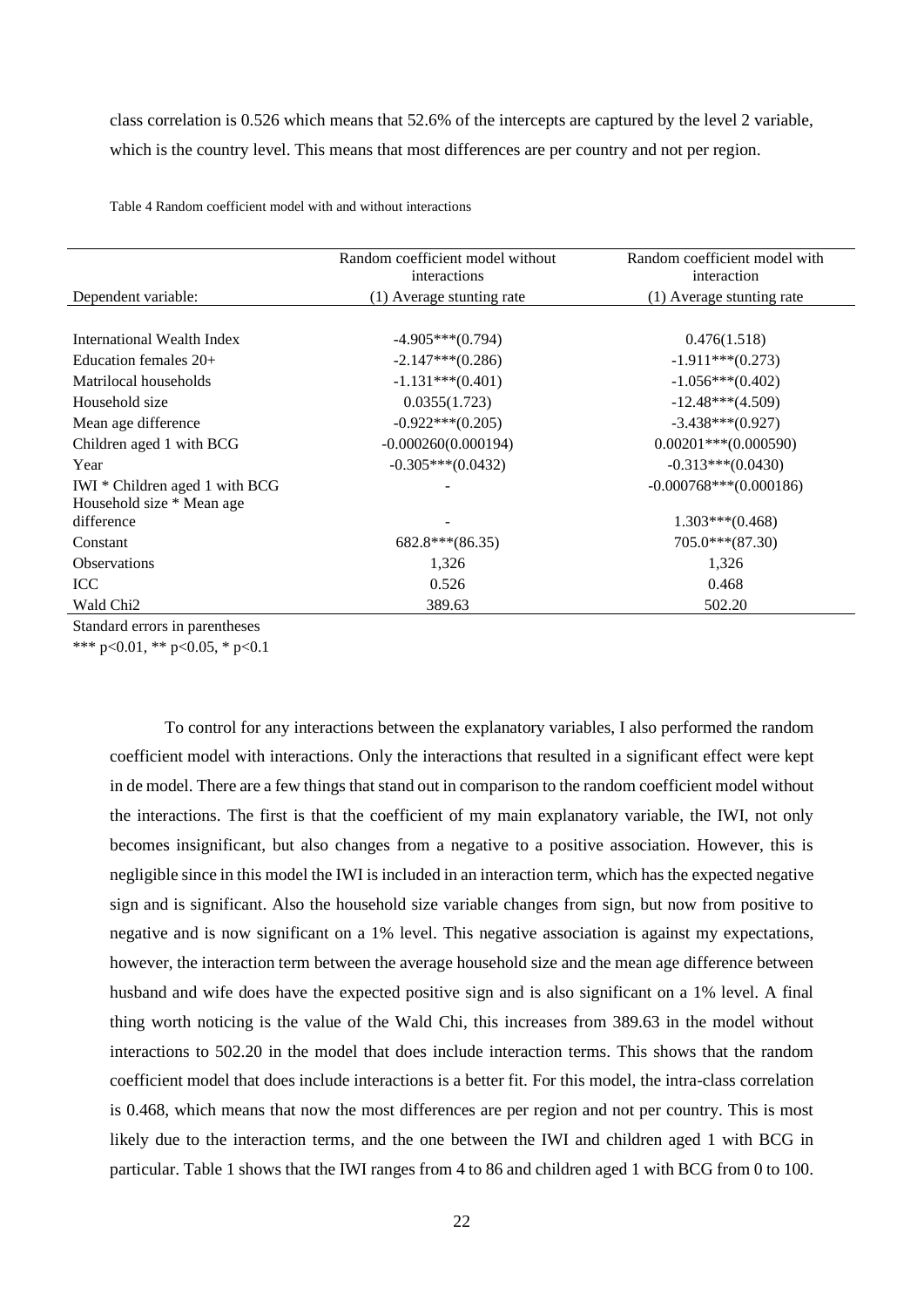With two variables combined with such large variations, this leads not only to differences between countries, but also between regions.

# *4.3 Robustness check*

Since 160 out of 1346 of my observations come from Nigeria, which is 11.89%, I ran the same model, but this time Nigeria was left out as a robustness check. The results of this can be found in table 6 in the appendix. If I compare these results with those in table 4, I can conclude that most of my findings stay consistent. Although, the coefficients change somewhat in their value, almost all of them, except household size, do not change so much that it would indicate that Nigeria has a large influence on the sample. If Nigeria is left out of the sample there are two things that change: (1) in the model without interactions the household size variable changes from an insignificant positive relation to a negative association that is significant on the 10% level and (2) in the model with interactions, the interaction term between the household size and the mean age difference is no longer significant on the 1% level, but on the 5% level. Overall, I can say that my results stay the same, this enhances the external validity of this research.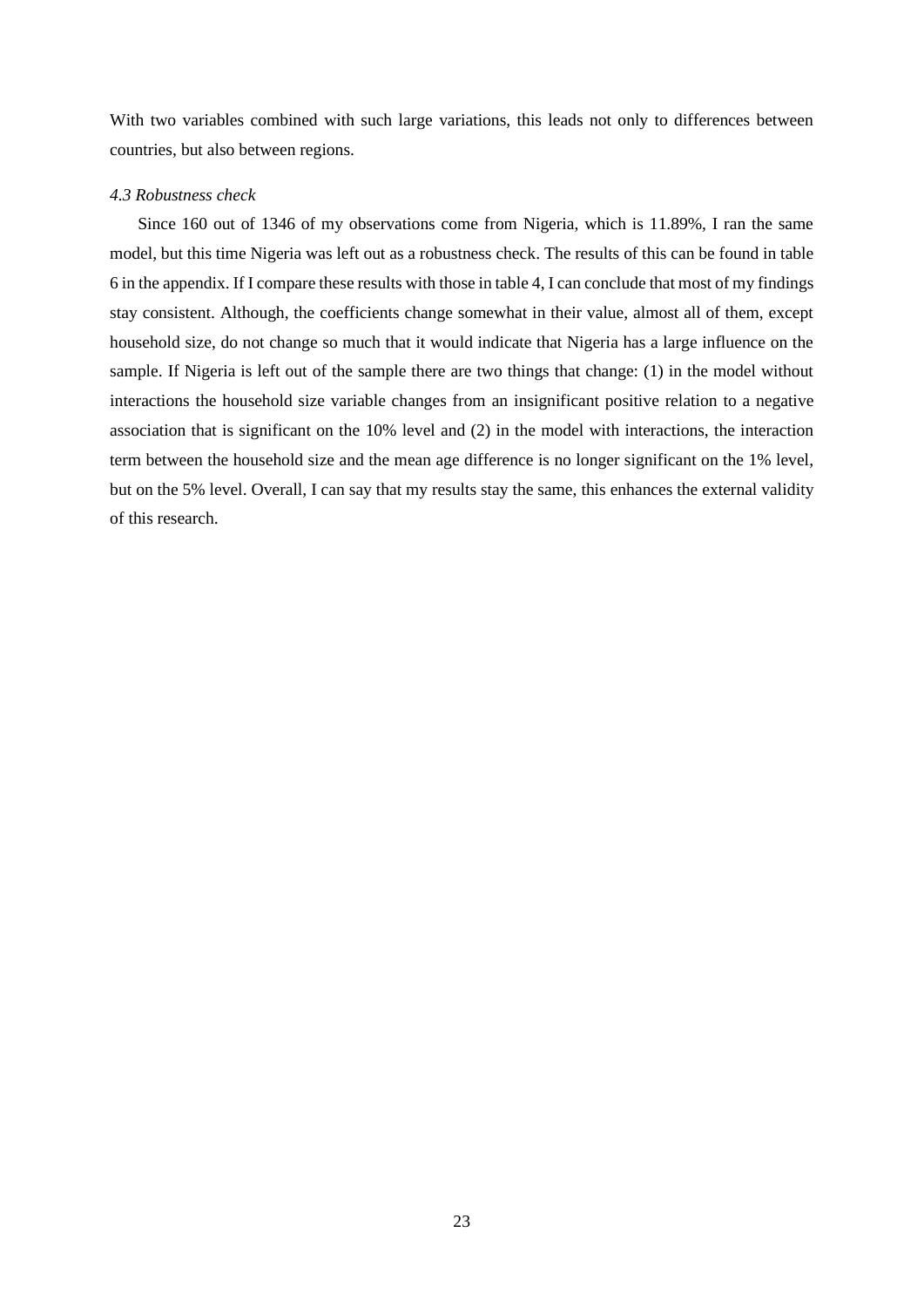# **5. Conclusion and discussion**

Using a unique database with information provided by the Global Data Lab on 1346 different countries and regions for the period 2000-2018, I examined the relationship between the value of the International Wealth Index (IWI) and children's stunting in 33 SSA countries. This paper is the first to conduct such a broad comparative research that includes such a large amount of included countries and regions. Besides an interest in the general association between the value of the IWI and the average stunting rate, I also wanted to know how the socio-economic, environmental and cultural characteristics of the household would influence this relationship.

I found broad evidence that the average stunting rate is significantly lower for regions where the value of the IWI is higher in comparison with household that are less wealthier. This finding is in line with my hypothesis that I formed in chapter 2, where I expected to find a negative association between the IWI and the average stunting rate. This was based on the expectation that the IWI can influence the stunting rate through all of the different components that are taken into account in the composition of the index. For example, whether or not the household is in possession of a fridge can have a substantial influence on the chance of the children being stunted, since this protects the food from rotting. Another critical point is the access to clean drinking water, which is also included in the IWI and is of great importance for the health status of children.

Since all previous literature found a negative association between the educational level of the mother and the stunting rate (e.g. Akombi et al., 2017; Alderman & Headey, 2017; Harttgen, Klasen & Vollmer, 2013; Headey, Hoddinott & Park, 2016; Hong, Banta & Betancourt, 2006; Keino et al., 2014), I also expected to find this relation and this hypothesis was indeed confirmed by the data. Mothers with a higher education have a better understanding of modern medicines and have more knowledge about the proper way to nurture their children. The same goes for when the grandparents, and the grandmother in particular, are present. They have experience with raising children and can give valuable advice, which results in a positive influence on the chance of stunted children (Gibson & Mace, 2005; Mtshali, 2015; Schrijner & Smits, 2018). Following previous studies, I therefore expected to find a negative association between the households where the couple lives with the parents of the mother and the average stunting rate. In all of the models this negative relation was confirmed, which means that besides the value of the IWI, the presence of grandparents is also an important determinant for stunting outcomes. A final variable that turns out to be important for stunting outcomes, is the mean age difference between husband and wife, which serves as a proxy for the relative position of women. The negative association I found, was against my expectation, but can be explained by the fact that if women have a stronger position, they are more likely to have more employment opportunities and less time to raise the children. I have no knowledge about any other studies that found the same negative association, more research is needed to analyze how the relative position of women contributes to decreasing the stunting rate. Furthermore, the interaction term between the household size and the mean age difference had a positive association with the stunting rate, which indicates that a higher age difference combined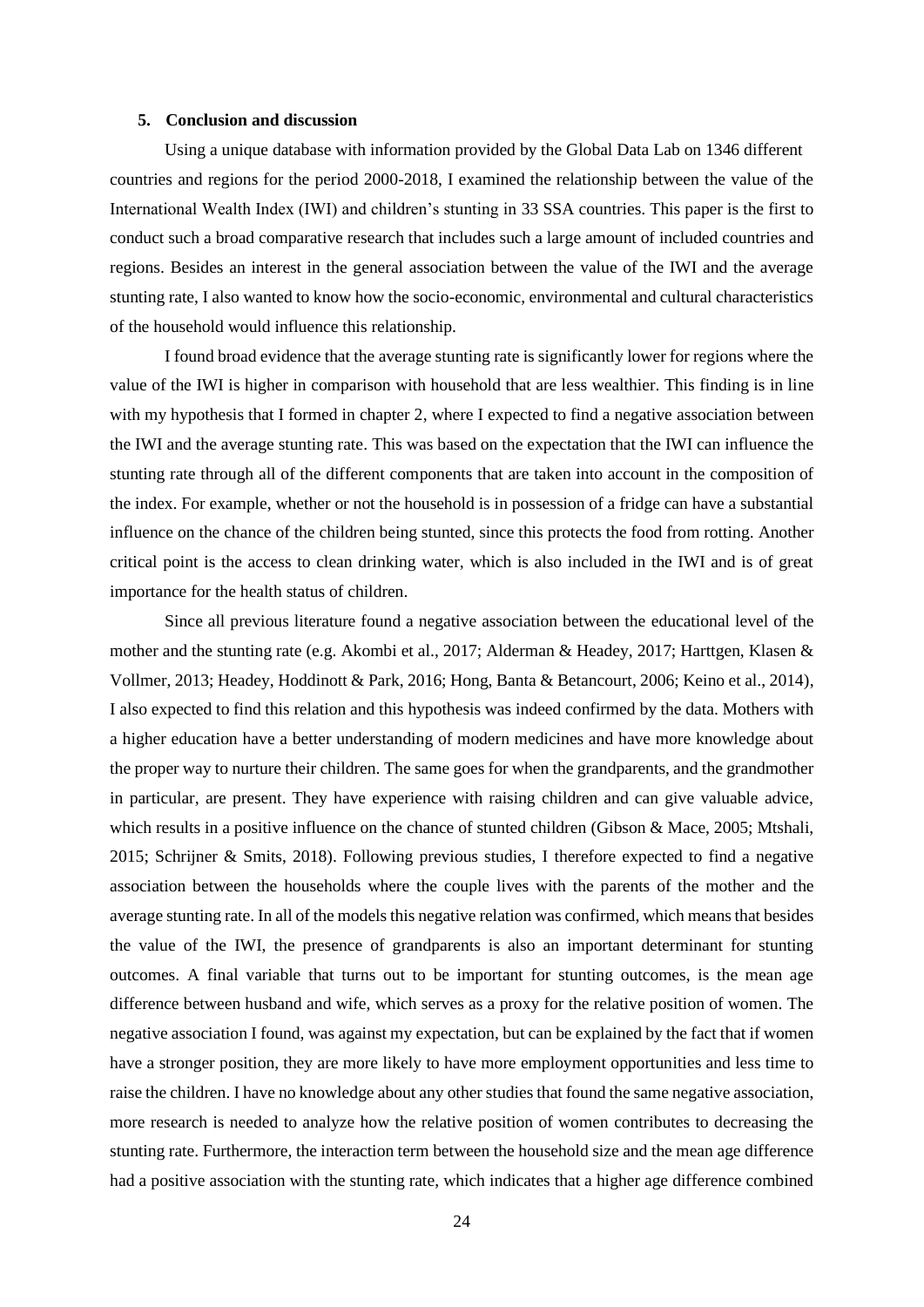with a higher number of household members can lead to a higher stunting rate. In African countries girls often marry at a young age and the phenomena of polygamy is common, which leads to a higher average of household members. Besides, Strassmann (2011) shows that the odds of being stunted are higher for children in polygamous families, because this leads to more conflicts. A final interaction term that has a significant effect with the average stunting rate is the one between the IWI and children aged 1 with BCG. Again, I do not know of any studies that found this association as well. An explanation could be that wealthier households have more resources to get their children vaccinated, for example a car to get to the hospital, and this lowers the chance of being stunted.

Although these findings are interesting, this study does suffer from some limitations. First of all, due to how the data is collected, only the country and regional level are taken into account. It would be even more interesting if the data on stunting and the IWI would be analysed on the household level. This way a more in-depth analysis is possible, that shows where the household wealth inequalities are located and what should be the focus point for new policies. The fact that my analysis is based on pooled cross sectional data, forms another important limitation. Even though important new information on the relationship between the value of the IWI and the average stunting rate is obtained, it is not possible to draw any conclusions in terms of causal relations. A final limitation is related to the selection of countries that are included in the sample. Due to a lack of political stability or economic capacity some of the poorest sub-Saharan African countries are not capable to conduct a large-scale survey on which the IWI and the other included variables are based. The result of this is that the sample is an oversampling of economically relatively successful countries. For future research I would recommend to try to include these countries as well to see if these results also hold in these poorer circumstances. Furthermore, it would be interesting to decompose the durable consumer goods that are taken up in the construction of the IWI to gain more insight into which goods have the most influence and should be focus points for policy makers.

In general, I can conclude that the value of the International Wealth Index, that is a measure of relative socio-economic status, plays an important role in reducing the average stunting rate in sub-Saharan African countries. By using a cross-country comparable yardstick for wealth instead of GDP per capita, I have taken a new approach with this study. Since previous literature was divided about the effect of GDP on stunting rates, taking a measure of socio-economic status seems to be a better fit to decrease stunting rates among children. Besides this index, the educational level of the mother, the presence of grandparents, the mean age difference between husband and wife and the interaction terms between the household size and the mean age difference and between the IWI and children aged 1 with BCG are other important determinants.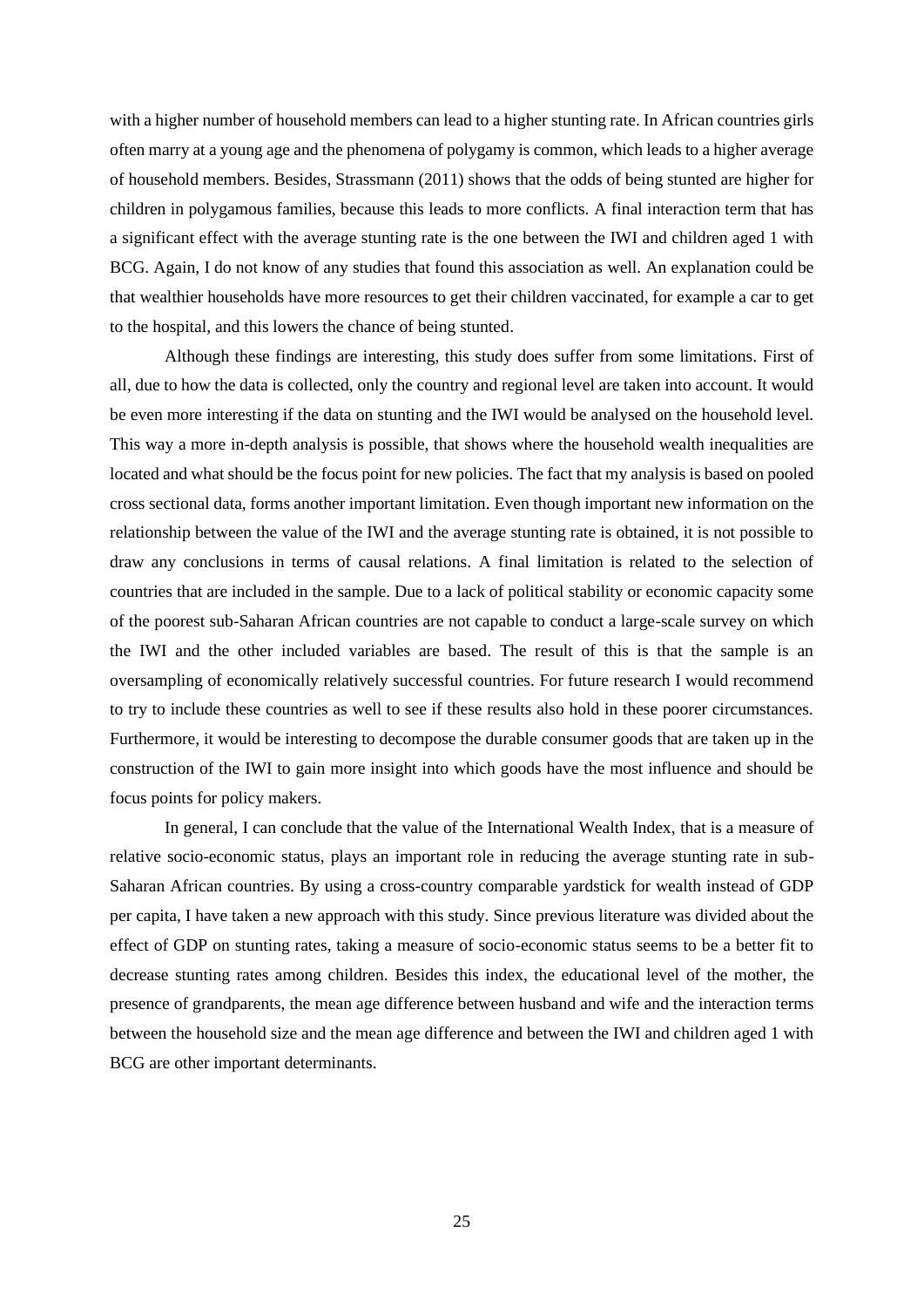#### **6. References**

Akombi, B. J., Agho, K. E., Hall, J. J., Wali, N., Renzaho, A., & Merom, D. (2017). Stunting, wasting and underweight in sub-Saharan Africa: a systematic review. *International journal of environmental research and public health*, 14(8), 863.

Alderman, H., & Headey, D. D. (2017). How important is parental education for child nutrition?. *World Development*, 94, 448-464.

Berendsen, M. L., Smits, J., Netea, M. G., & van der Ven, A. (2016). Non-specific effects of vaccines and stunting: timing may be essential. *EBioMedicine, 8*, 341-348.

Bhutta, Z. A., Ahmed, T., Black, R. E., Cousens, S., Dewey, K., Giugliani, E., ... & Shekar, M. (2008). What works? Interventions for maternal and child undernutrition and survival. *The lancet, 371*(9610), 417-440.

Black, R. E., Victora, C. G., Walker, S. P., Bhutta, Z. A., Christian, P., De Onis, M., ... & Uauy, R. (2013). Maternal and child undernutrition and overweight in low-income and middle-income countries. *The lancet, 382*(9890), 427-451.

Chirande, L., Charwe, D., Mbwana, H., Victor, R., Kimboka, S., Issaka, A. I., ... & Agho, K. E. (2015). Determinants of stunting and severe stunting among under-fives in Tanzania: evidence from the 2010 cross-sectional household survey. *BMC pediatrics, 15*(1), 165.

Crookston, B. T., Dearden, K. A., Alder, S. C., Porucznik, C. A., Stanford, J. B., Merrill, R. M., ... & Penny, M. E. (2011). Impact of early and concurrent stunting on cognition. *Maternal & Child Nutrition, 7*(4), 397-409.

Darteh, E. K. M., Acquah, E., & Kumi-Kyereme, A. (2014). Correlates of stunting among children in Ghana*. BMC public health, 14*(1), 504.

De Onis, M., & Branca, F. (2016). Childhood stunting: a global perspective. *Maternal & child nutrition*, 12, 12-26.

Gibson, M. A., & Mace, R. (2005). Helpful grandmothers in rural Ethiopia: A study of the effect of kin on child survival and growth. *Evolution and Human Behavior, 26*(6), 469-482.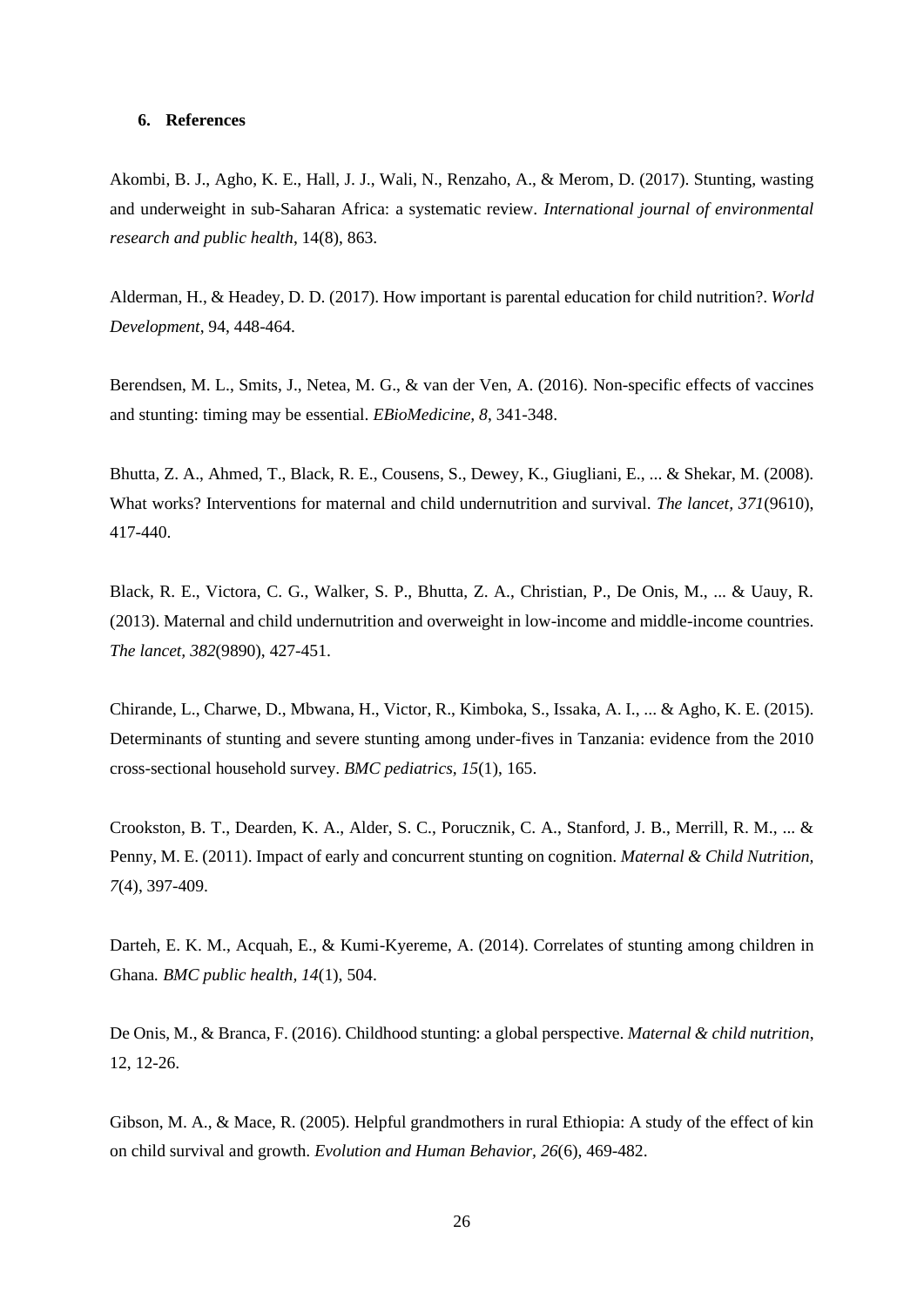Haddad, L. J., Alderman, H., Appleton, S., Song, L., & Yohannes, Y. (2002). Reducing child undernutrition: how far does income growth take us? *Food Consumption and Nutrition Division of the International Food Policy Research Institute,* discussion paper No. 137.

Harttgen, K., Klasen, S., & Vollmer, S. (2013). Economic growth and child undernutrition in sub‐ Saharan Africa. *Population and development review, 39*(3), 397-412.

Strassmann, B. I. (2011). Cooperation and competition in a cliff-dwelling people. *Proceedings of the National Academy of Sciences of the United States of America, 108*(2), 10894–10901.

Headey, D., Hoddinott, J., & Park, S. (2016). Drivers of nutritional change in four South Asian countries: a dynamic observational analysis. *Maternal & child nutrition,* 12, 210-218.

Heltberg, R. (2009). Malnutrition, poverty, and economic growth. *Health Economics, 18*(S1), S77-S88.

Hoddinott, J., Maluccio, J. A., Behrman, J. R., Flores, R., & Martorell, R. (2008). Effect of a nutrition intervention during early childhood on economic productivity in Guatemalan adults. *The lancet, 371*(9610), 411-416.

Hong, R., Banta, J. E., & Betancourt, J. A. (2006). Relationship between household wealth inequality and chronic childhood under-nutrition in Bangladesh. *International journal for equity in health, 5*(1), 15.

Howe, L. D., Hargreaves, J. R., & Huttly, S. R. (2008). Issues in the construction of wealth indices for the measurement of socio-economic position in low-income countries. *Emerging themes in epidemiology, 5*(1), 3.

Hox, J. J., Moerbeek, M., & Van de Schoot, R. (2010). Multilevel analysis: Techniques and applications. *Routledge*.

Keino, S., Plasqui, G., Ettyang, G., & van den Borne, B. (2014). Determinants of stunting and overweight among young children and adolescents in sub-Saharan Africa. *Food and nutrition bulletin, 35*(2), 167-178.

Kikafunda, J. K., Walker, A. F., Collett, D., & Tumwine, J. K. (1998). Risk factors for early childhood malnutrition in Uganda. *Pediatrics, 102*(4), e45-e45.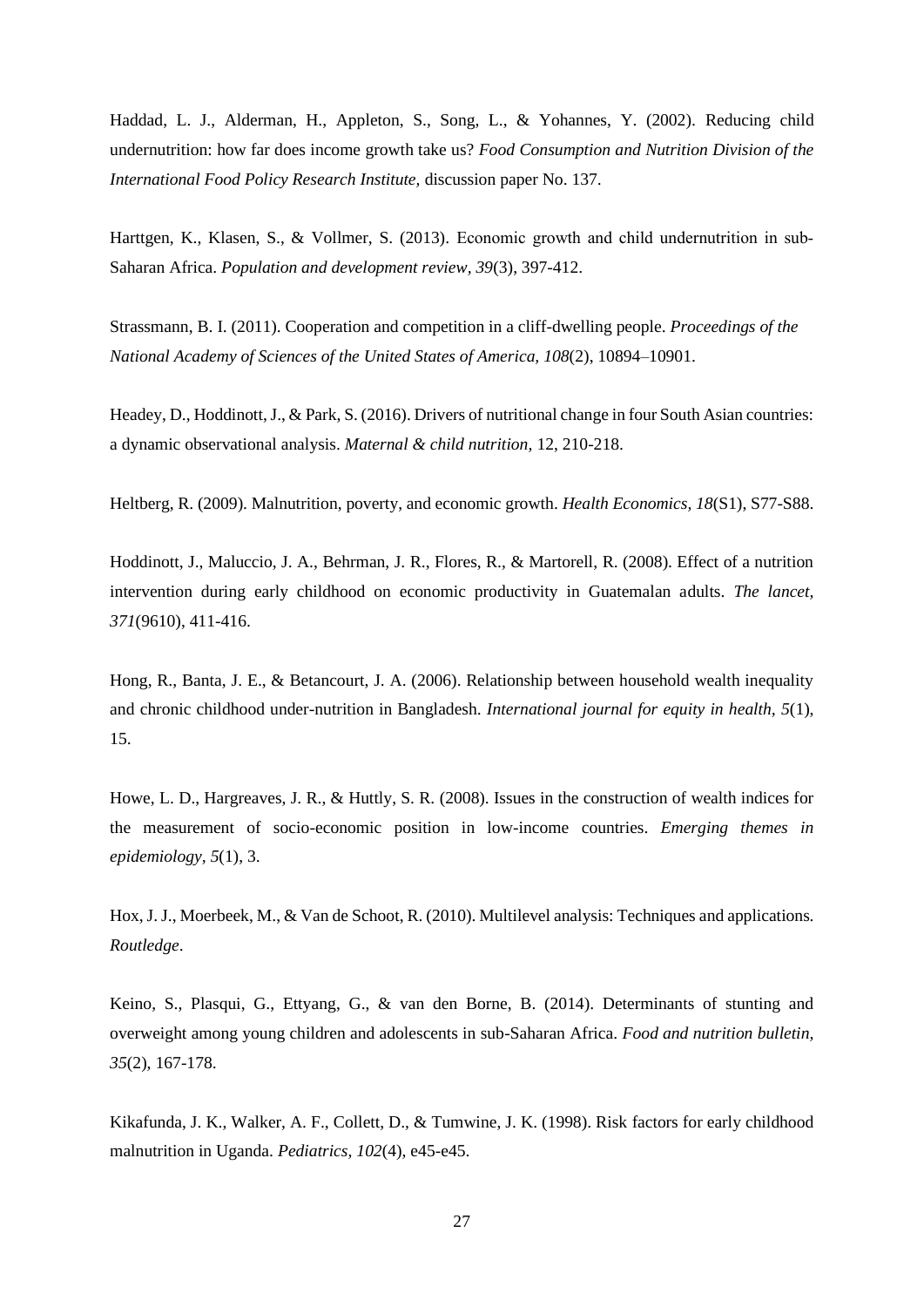Klasen, S. (2008). Poverty, undernutrition, and child mortality: Some inter-regional puzzles and their implications for research and policy. *The Journal of Economic Inequality, 6*(1), 89-115.

Locoh, T. (1988). Evolution of the family in Africa. *The state of African demography*, 47-65.

Luz, L., & Agadjanian, V. (2015). Women's decision-making autonomy and children's schooling in rural Mozambique. *Demographic research*, 32, 775.

Mahapatro, S. R. (2012). Utilization of maternal and child health care services in India: Does women s autonomy matter?. *The Journal of Family Welfare, 58*(1), 22-33.

Mary, S. (2018). How much does economic growth contribute to child stunting reductions?. *Economies, 6*(4), 55.

Martorell, R., & Zongrone, A. (2012). Intergenerational influences on child growth and undernutrition. *Paediatric and perinatal epidemiology,* 26, 302-314.

Monteiro, C. A., Benicio, M. H. D. A., Konno, S. C., Silva, A. C. F. D., Lima, A. L. L. D., & Conde, W. L. (2009). Causes for the decline in child under-nutrition in Brazil, 1996-2007. *Revista de saude publica*, 43, 35-43.

Mtshali, M. N. G. (2015). The relationship between grandparents and their grandchildren in the black families in South Africa. *Journal of Comparative Family Studies, 46*(1), 75-83.

Mukherjee, D., & Das, S. (2008). Role of parental education in schooling and child labor decision: Urban India in the last decade. *Social Indicators Research, 89*(2), 305-322.

Okwaraji, Y. B., Mulholland, K., Schellenberg, J., Andarge, G., Admassu, M., & Edmond, K. M. (2012). The association between travel time to health facilities and childhood vaccine coverage in rural Ethiopia. A community based cross sectional study*. BMC public health, 12*(1), 476.

Paxson, C., & Schady, N. (2007). Cognitive development among young children in Ecuador the roles of wealth, health, and parenting. *Journal of Human resources, 42*(1), 49-84.

Pongcharoen, T., Ramakrishnan, U., DiGirolamo, A. M., Winichagoon, P., Flores, R., Singkhornard, J., & Martorell, R. (2012). Influence of prenatal and postnatal growth on intellectual functioning in schoolaged children. *Archives of pediatrics & adolescent medicine, 166*(5), 411-416.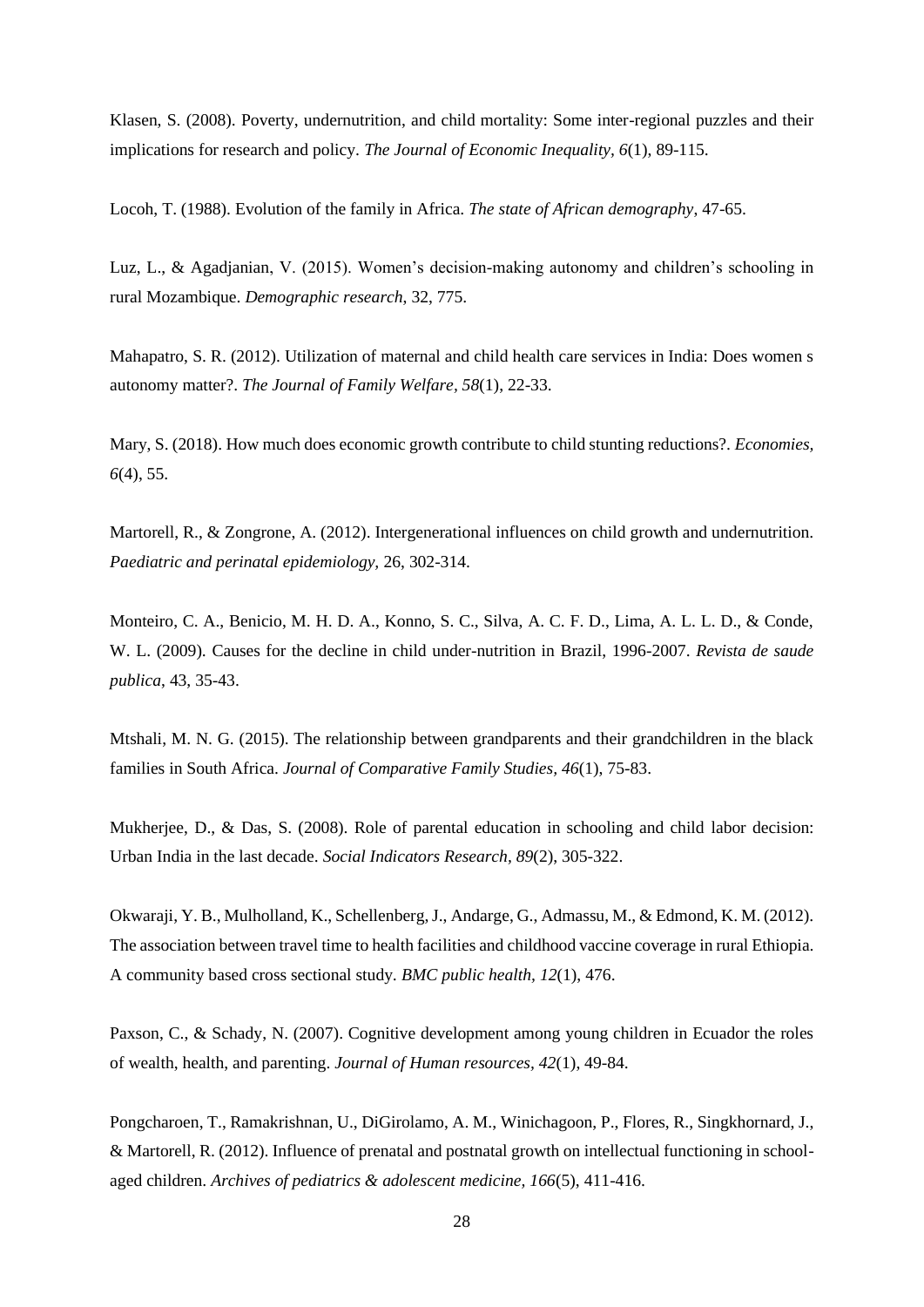Prendergast, A. J., & Humphrey, J. H. (2014). The stunting syndrome in developing countries. *Paediatrics and international child health, 34*(4), 250-265.

Sear, R., & Mace, R. (2008). Who keeps children alive? *A review of the effects of kin on child survival. Evolution and human behavior, 29*(1), 1-18.

Semba, R. D., de Pee, S., Sun, K., Sari, M., Akhter, N., & Bloem, M. W. (2008). Effect of parental formal education on risk of child stunting in Indonesia and Bangladesh: a cross-sectional study. *The lancet, 371*(9609), 322-328.

Schrijner, S., & Smits, J. (2018). Grandparents and Children's stunting in sub-Saharan Africa. *Social Science & Medicine*, 205, 90-98.

Smith, L. C., & Haddad, L. (2002). How potent is economic growth in reducing undernutrition? What are the pathways of impact? New cross-country evidence. *Economic Development and Cultural Change, 51*(1), 55-76.

Smits, J., & Steendijk, R. (2015). The international wealth index (IWI). *Social Indicators Research, 122*(1), 65-85.

Spierings, N., Smits, J., & Verloo, M. (2010). Micro-and macrolevel determinants of women's employment in six Arab countries. Journal of Marriage and Family, 72(5), 1391-1407.

Stewart, C. P., Iannotti, L., Dewey, K. G., Michaelsen, K. F., & Onyango, A. W. (2013). Contextualising complementary feeding in a broader framework for stunting prevention. *Maternal & child nutrition, 9*, 27-45.

Subramanyam, M. A., Kawachi, I., Berkman, L. F., & Subramanian, S. V. (2011). Is economic growth associated with reduction in child undernutrition in India? *PLoS medicine, 8*(3).

Timæus, I. M., & Reynar, A. (1998). Polygynists and their wives in sub-Saharan Africa: an analysis of five Demographic and Health Surveys. *Population Studies, 52*(2), 145-162.

Tumwine, J. K., & Obala, A. A. (2002). Nutrition status of children in Kasese district at the Uganda– Congo border. *East African medical journal, 79*(8), 427-434.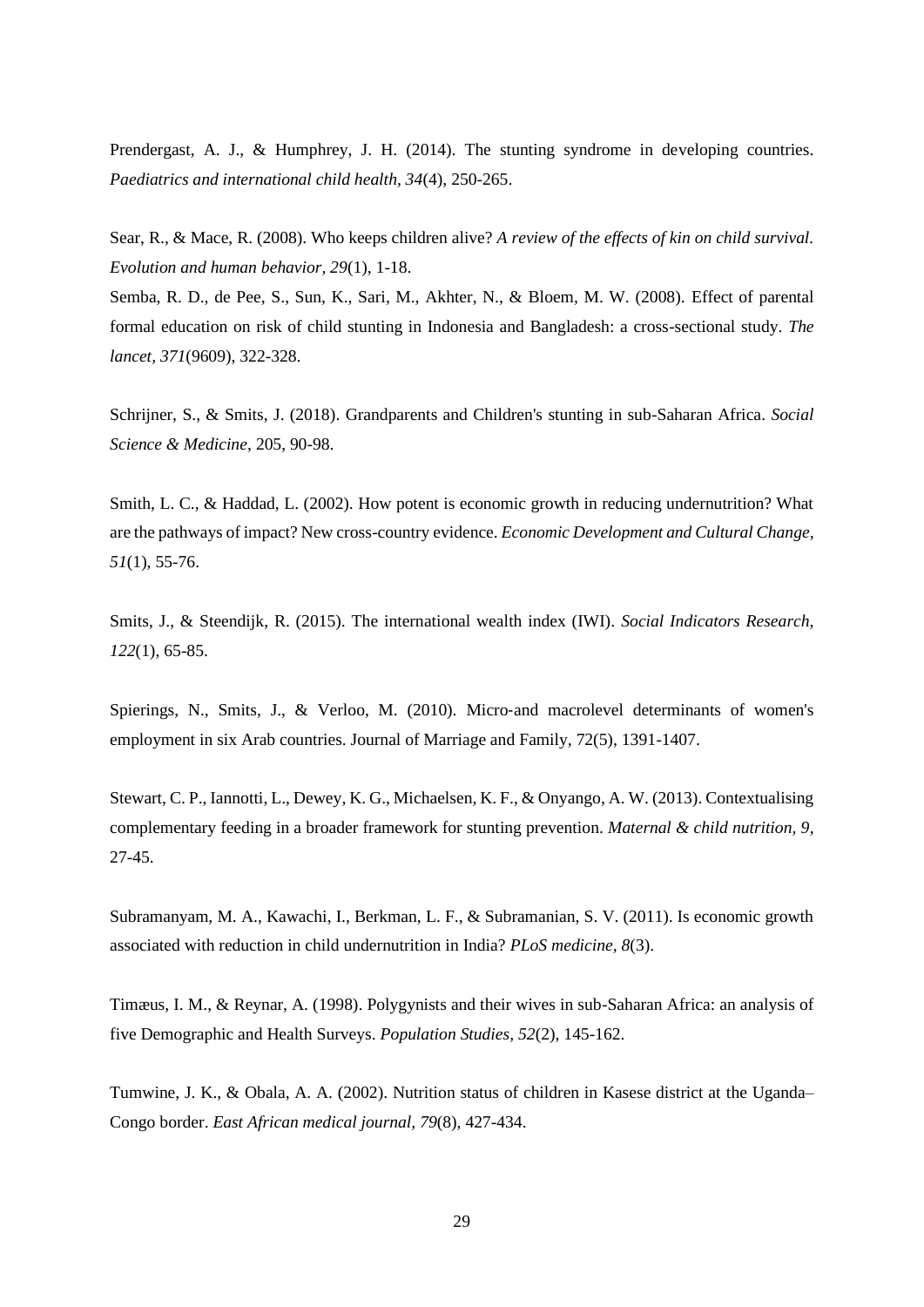Ukwuani, F. A., & Suchindran, C. M. (2003). Implications of women's work for child nutritional status in sub-Saharan Africa: a case study of Nigeria. *Social Science & Medicine, 56*(10), 2109-2121.

United Nations. (2015). Transforming our world: The 2030 agenda for sustainable development. *General Assembley 70 session.*

Vella, V., Tomkins, A., Borgesi, A., Migliori, G. B., & Oryem, V. Y. (1994). Determinants of stunting and recovery from stunting in northwest Uganda. *International journal of epidemiology, 23*(4), 782- 786.

Vollmer, S., Harttgen, K., Subramanyam, M. A., Finlay, J., Klasen, S., & Subramanian, S. V. (2014). Association between economic growth and early childhood undernutrition: evidence from 121 Demographic and Health Surveys from 36 low-income and middle-income countries. *The lancet global health, 2*(4), e225-e234.

Wamani, H., Åstrøm, A. N., Peterson, S., Tumwine, J. K., & Tylleskär, T. (2007). Boys are more stunted than girls in sub-Saharan Africa: a meta-analysis of 16 demographic and health surveys. *BMC pediatrics, 7*(1), 17.

Wamani, H., Tylleskär, T., Åstrøm, A. N., Tumwine, J. K., & Peterson, S. (2004). Mothers' education but not fathers' education, household assets or land ownership is the best predictor of child health inequalities in rural Uganda. *International journal for equity in health, 3*(1), 9.

World Health Organization. (2020). UNICEF/WHO/The World Bank Group joint child malnutrition estimates: levels and trends in child malnutrition: key findings of the 2020 edition.

World Health Organization. (2006). WHO child growth standards: length/height-for-age, weight-forage, weight-for-length, weight-for-height and body mass index-for-age: methods and development.

Zere, E., & McIntyre, D. (2003). Inequities in under-five child malnutrition in South Africa. *International journal for equity in health, 2*(1), 7.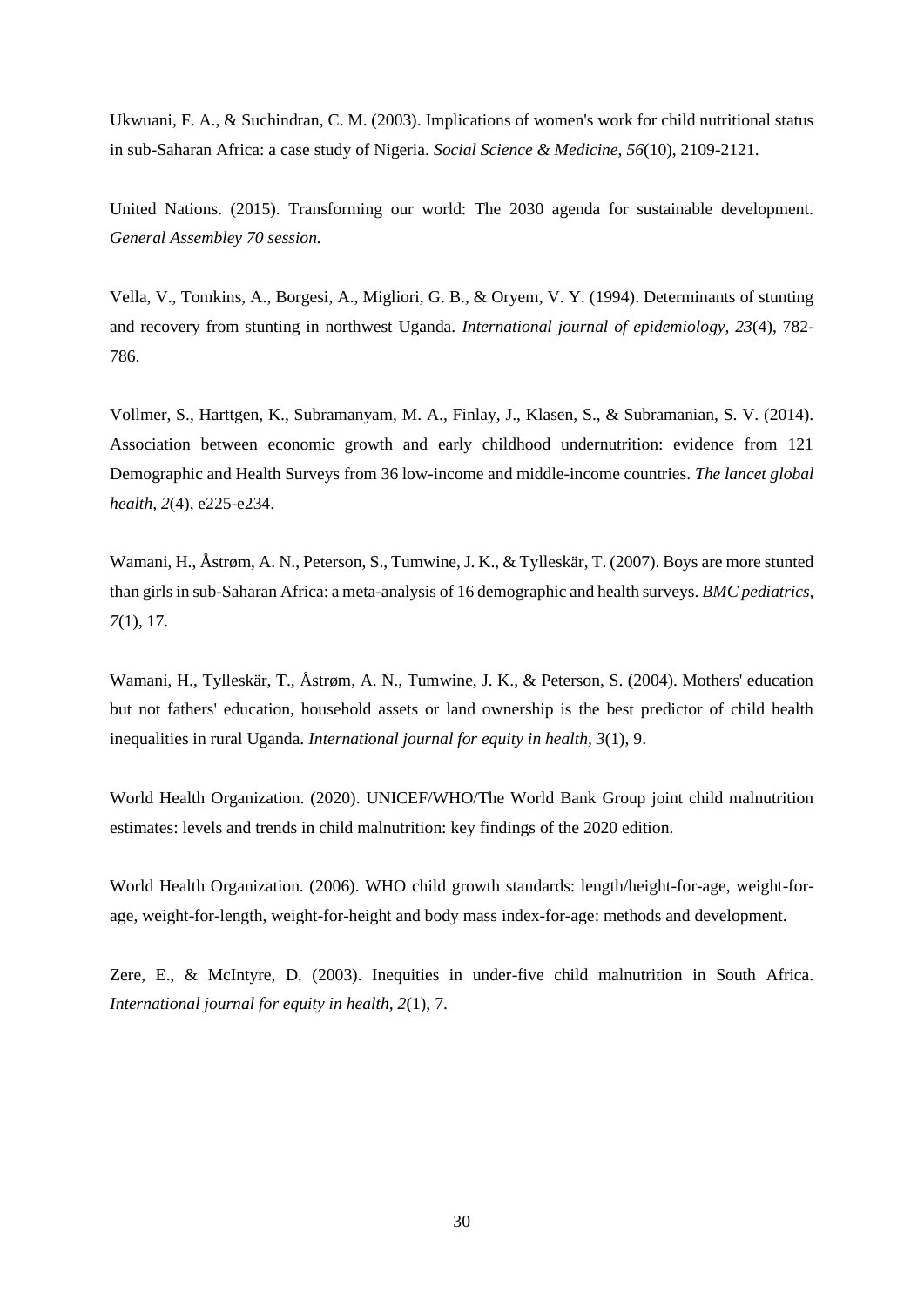# **7. Appendix**

Figure 2 WHO conceptual framework on Childhood Stunting: Context, Causes and Consequences, with an emphasis on complementary feeding



#### Table 5 Multicollinearity test

| Variable                 | <b>VIF</b> | 1/VIF |
|--------------------------|------------|-------|
| Education females 20+    | 3.09       | 0.32  |
| Household size           | 2.53       | 0.39  |
| Mean age difference      | 2.52       | 0.40  |
| <b>IWI</b>               | 2.13       | 0.47  |
| Children aged 1 with BCG | 1.32       | 0.76  |
| Matrilocal households    | 1.07       | 0.94  |
| Mean VIF                 | 2.11       |       |